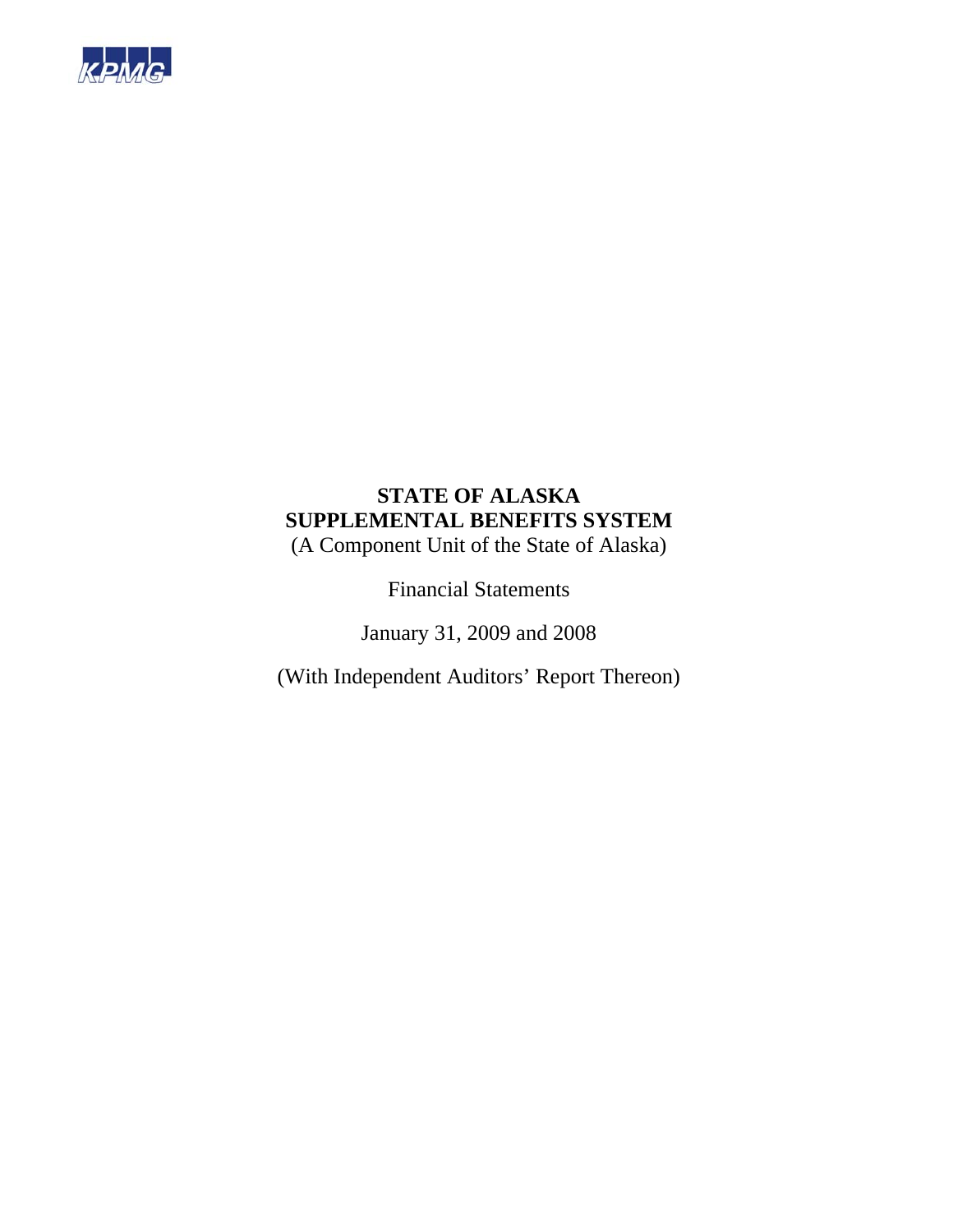# **STATE OF ALASKA SUPPLEMENTAL BENEFITS SYSTEM**

(A Component Unit of the State of Alaska)

January 31, 2009 and 2008

## **Table of Contents**

|                                               | Page      |
|-----------------------------------------------|-----------|
| Independent Auditors' Report                  |           |
| Management's Discussion and Analysis          | $2 - 7$   |
| <b>Statements of Fiduciary Net Assets</b>     | 8         |
| Statements of Changes in Fiduciary Net Assets | 9         |
| <b>Notes to Financial Statements</b>          | $10 - 33$ |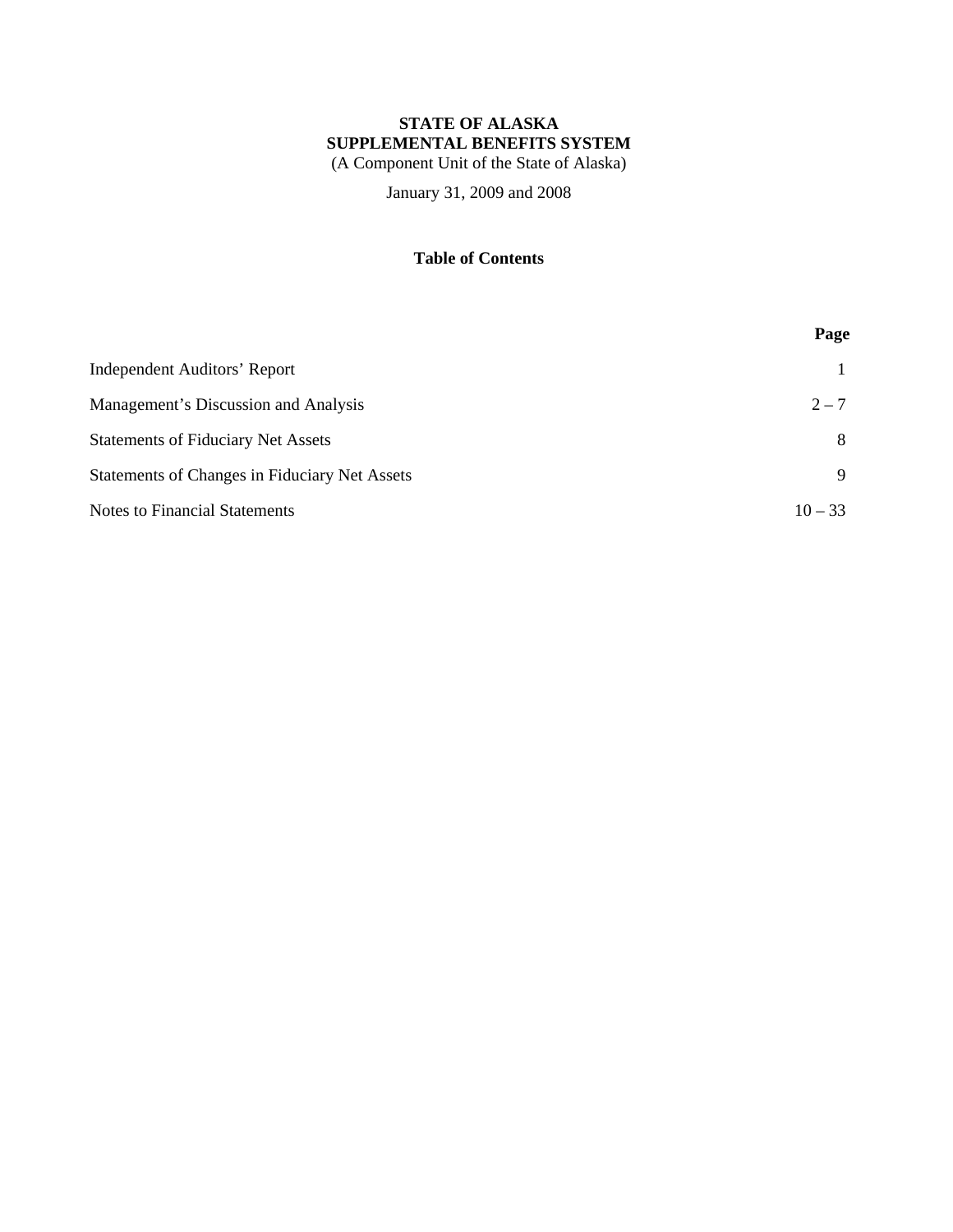

**KPMG LLP**  Suite 600 701 West Eighth Avenue Anchorage, AK 99501

## **Independent Auditors' Report**

Division of Retirement and Benefits and Members of the Alaska Retirement Management Board State of Alaska Supplemental Benefits System:

We have audited the accompanying statements of fiduciary net assets – annuity and cafeteria plans of the State of Alaska Supplemental Benefits System (Plan), a Component Unit of the State of Alaska, as of January 31, 2009 and 2008, and the related statements of changes in fiduciary net assets – annuity and cafeteria plans for the years then ended. These financial statements are the responsibility of the Plan's management. Our responsibility is to express an opinion on these financial statements based on our audits.

We conducted our audits in accordance with auditing standards generally accepted in the United States of America. Those standards require that we plan and perform the audits to obtain reasonable assurance about whether the financial statements are free of material misstatement. An audit includes consideration of internal control over financial reporting as a basis for designing audit procedures that are appropriate in the circumstances, but not for the purpose of expressing an opinion on the effectiveness of the internal control over financial reporting. Accordingly, we express no such opinion. An audit also includes examining, on a test basis, evidence supporting the amounts and disclosures in the financial statements, assessing the accounting principles used and significant estimates made by management, as well as evaluating the overall financial statement presentation. We believe that our audits provide a reasonable basis for our opinion.

In our opinion, the financial statements referred to above present fairly, in all material respects, the fiduciary net assets – annuity and cafeteria plans of the State of Alaska Supplemental Benefits System, a Component Unit of the State of Alaska, as of January 31, 2009 and 2008, and the changes in fiduciary net assets – annuity and cafeteria plans for the years then ended in conformity with accounting principles generally accepted in the United States of America.

Management's Discussion and Analysis is not a required part of the financial statements, but is supplementary information required by the Governmental Accounting Standards Board (GASB). We have applied certain limited procedures, which consisted principally of inquiries of management regarding the methods of measurement and presentation of the required supplementary information. However, we did not audit this information and express no opinion on it.

KPMG LLP

October 26, 2009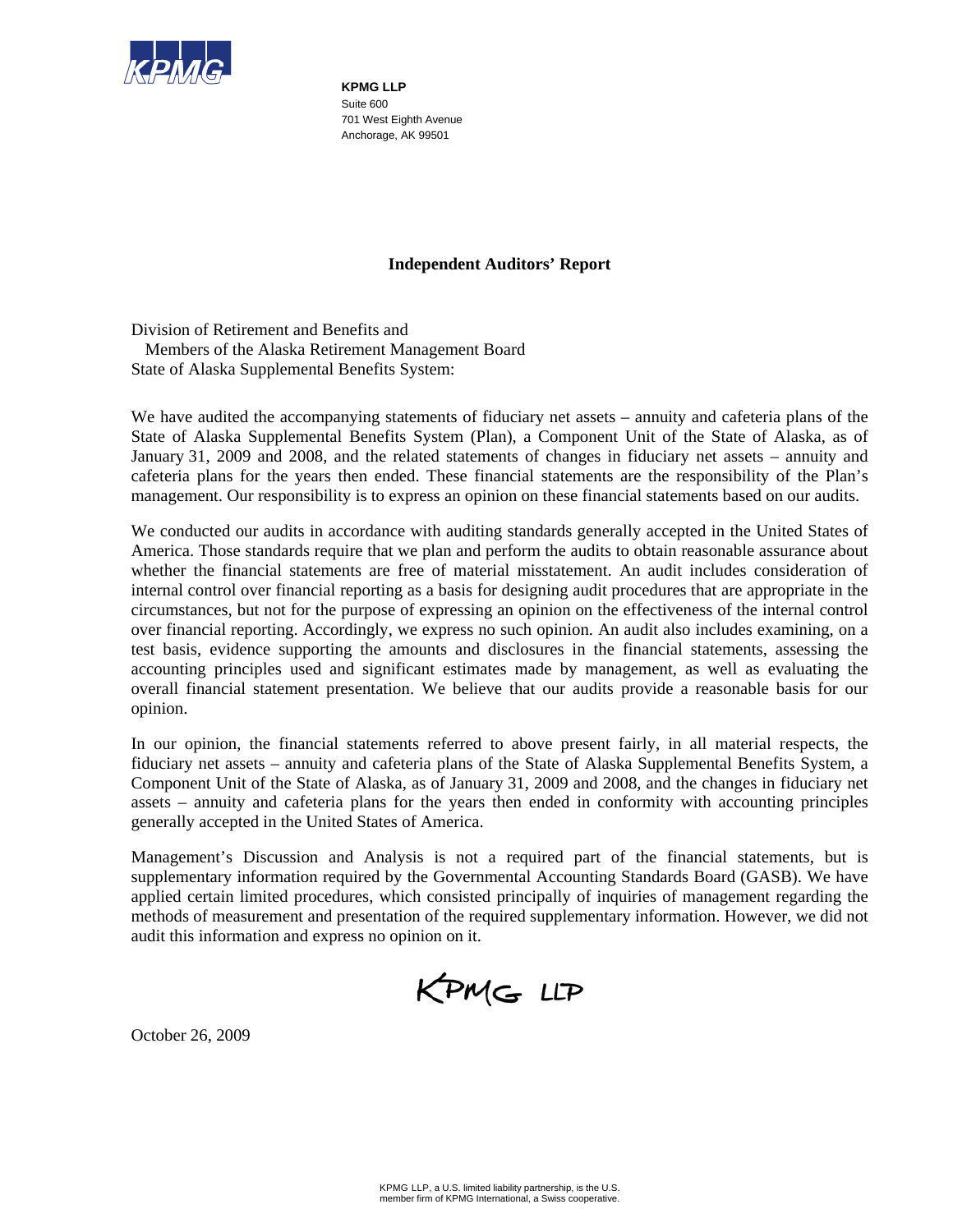Management's Discussion and Analysis

January 31, 2009 and 2008

This section presents management's discussion and analysis (MD&A) of the State of Alaska Supplemental Benefits System's (Plan) financial position and performance for the fiscal years ended January 31, 2009 and 2008. This section is presented as a narrative overview and analysis. Please read the MD&A in conjunction with the financial statements and notes to financial statements to better understand the financial condition and performance of the Plan during the fiscal years ended January 31, 2009 and 2008.

## **Financial Highlights**

- The net assets held in trust for benefits at January 31, 2009 and 2008, are \$1.8 billion and \$2.2 billion, respectively. The net assets represent employer and employee contributions and investment income less administrative fees.
- The net assets of the Plan at January 31, 2009 decreased by (\$404.5) million, or approximately -18.3%, from the prior fiscal year. The net assets of the Plan at January 31, 2008 increased by \$25.1 million, or approximately 1% from the prior fiscal year.
- The Plan incurred a net investment loss of (\$403.9) million in the 2009 fiscal year, compared to a \$65.9 million investment gain in the 2008 fiscal year.

## **Overview of the Financial Statements**

This discussion and analysis is intended to serve as an introduction to the Plan's financial statements, which are comprised of the following:

- Statements of Fiduciary Net Assets
- Statements of Changes in Fiduciary Net Assets
- Notes to the Financial Statements

*Statements of Fiduciary Net Assets* – This statement presents information regarding the Plan's assets, liabilities, and resulting net assets held in trust for pension and insurance benefits for individuals, organizations, and other governments. This statement reflects the Plan's investments at fair market value, along with cash and short-term investments, receivables, and other assets and liabilities at January 31, 2009 and 2008. This statement is presented individually for both the Supplemental Annuity Plan and the Supplemental Benefits Cafeteria Plans.

*Statements of Changes in Fiduciary Net Assets* – This statement presents how the Plan's net assets held in trust changed during the fiscal years ended January 31, 2009 and 2008. This statement presents contributions by employees and employers along with net investment income (losses) during the period from individual participant directed investing activities. Deductions for participant withdrawals, benefit payments, and administrative expenses are also presented. This statement is presented individually for both the Supplemental Annuity Plan and the Supplemental Benefits Cafeteria Plans.

The above statements represent resources available for investment and payment of benefits and expenses as of fiscal year end, and the sources and uses of those funds during the fiscal year.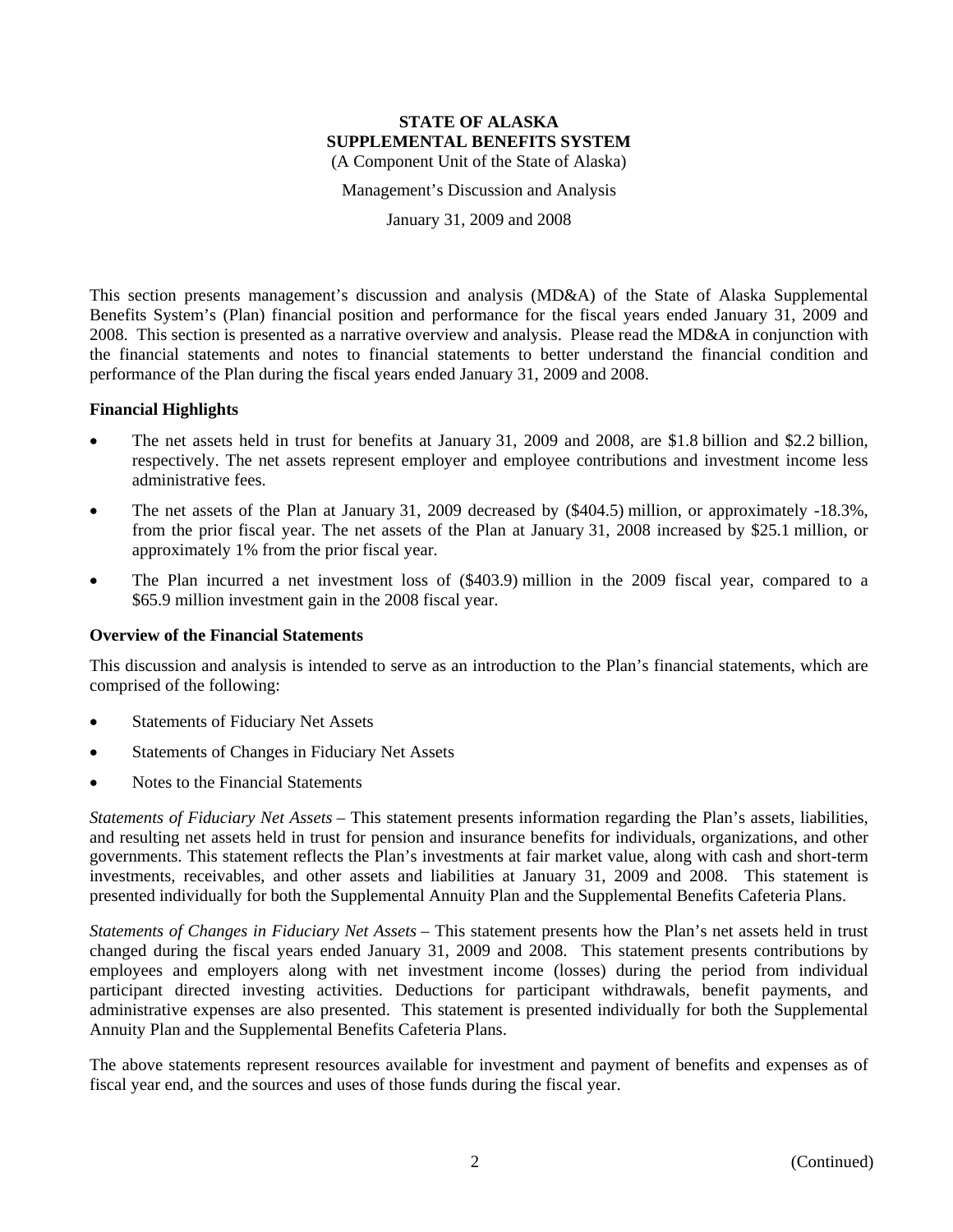Management's Discussion and Analysis

January 31, 2009 and 2008

*Notes to Financial Statements* – The notes to financial statements are an integral part of the financial statements and provide additional detailed information and schedules that are essential to better understand the Plan's financial statements.

## **Condensed Financial Information (in thousands)**

| <b>Net Assets</b>                         |                |           |                     |            |           |  |  |  |
|-------------------------------------------|----------------|-----------|---------------------|------------|-----------|--|--|--|
|                                           |                |           | Increase/(decrease) |            |           |  |  |  |
| <b>Description</b>                        | 2009           | 2008      | <b>Amount</b>       | Percentage | 2007      |  |  |  |
| Assets:                                   |                |           |                     |            |           |  |  |  |
| Cash and cash equivalents                 | \$<br>1,073    | 1,234     | (161)               | $(13.0)\%$ | 1,217     |  |  |  |
| Receivables                               | 6,876          | 6,203     | 673                 | 10.8       | 5,933     |  |  |  |
| Investments at fair value:                |                |           |                     |            |           |  |  |  |
| Collective investment funds               | 393,544        | 573,069   | (179, 525)          | (31.3)     | 628,163   |  |  |  |
| Stable value fund                         | 262,436        | 185,518   | 76.918              | 41.5       | 135,935   |  |  |  |
| Ownership of pooled investment funds      | 1,148,210      | 1,450,935 | (302, 725)          | (20.9)     | 1,420,902 |  |  |  |
| Total investments                         | 1,804,190      | 2,209,522 | (405, 332)          | (10.7)     | 2,185,000 |  |  |  |
| Investment Loss Trust Fund, at fair value | 1,862          | 1,849     | 13                  | 0.7        | 1,767     |  |  |  |
| Total assets                              | 1,814,001      | 2,218,808 | (404, 807)          | (18.2)     | 2,193,917 |  |  |  |
| Liabilities:                              |                |           |                     |            |           |  |  |  |
| Payable to Plan participants              | 1.862          | 1.849     | 13                  | 0.7%       | 1,767     |  |  |  |
| Accrued expenses                          | 959            | 1,283     | (324)               | (25.3)     | 1,534     |  |  |  |
| <b>Total liabilities</b>                  | 2,821          | 3,132     | (311)               | (24.6)     | 3,301     |  |  |  |
| Net assets                                | 1,811,180<br>S | 2,215,676 | (404, 496)          | $(18.3)\%$ | 2,190,616 |  |  |  |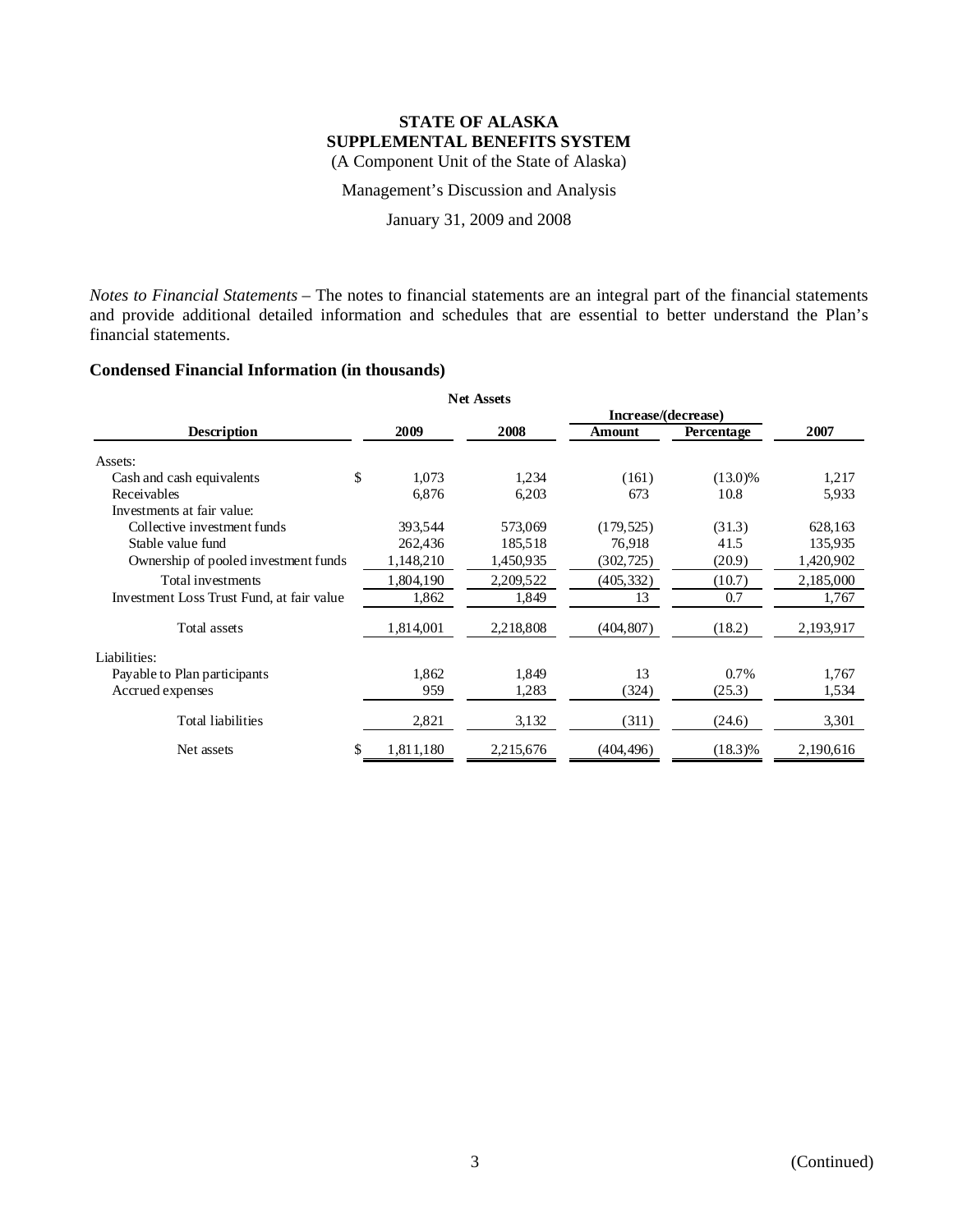Management's Discussion and Analysis

January 31, 2009 and 2008

|                                     |            |           | Increase/(decrease) |            |           |
|-------------------------------------|------------|-----------|---------------------|------------|-----------|
| <b>Description</b>                  | 2009       | 2008      | Amount              | Percentage | 2007      |
| Net assets, beginning of year       | 2,215,676  | 2,190,616 | 25,060              | 1.1%       | 2,037,816 |
| Additions (reductions):             |            |           |                     |            |           |
| Contributions                       | 136,852    | 127,410   | 9,442               | 7.4        | 124,454   |
| Government Corporate Bond           |            |           |                     |            |           |
| <b>Fund Settlement</b>              | 113        | 6,298     | (6, 185)            | (98.2)     |           |
| Net investment (loss) income        | (403, 918) | 65,864    | (469, 782)          | (713.3)    | 179,709   |
| Total (reductions) additions        | (266, 953) | 199,572   | (466, 525)          | (233.8)    | 304,163   |
| Deductions:                         |            |           |                     |            |           |
| Benefits paid to participants and   |            |           |                     |            |           |
| purchases of annuity contracts      | 130,416    | 166,473   | (36, 057)           | (21.7)     | 143,734   |
| Insurance premiums and dependent    |            |           |                     |            |           |
| care assistance plan reimbursements | 3,964      | 4,949     | (985)               | (19.9)     | 4,897     |
| Administrative expenses             | 3,163      | 3,090     | 73                  | 2.4        | 2,732     |
| Total deductions                    | 137,543    | 174,512   | (36, 969)           | (21.2)     | 151,363   |
| (Decrease) increase in              |            |           |                     |            |           |
| net assets                          | (404, 496) | 25,060    | (429, 556)          | (1,714.1)  | 152,800   |
| Net assets, end of year             | 1,811,180  | 2,215,676 | (404, 496)          | $(18.3)\%$ | 2,190,616 |

#### **Changes in Net Assets**

## **Investments**

The Plan is participant directed, which means that the Plan's participants decide in which options to invest. Of total Plan Fiduciary Net Assets of \$1.811 billion at January 31, 2009, 99.3% of which, or \$1.799 billion, are specifically allocated to individual participant accounts. Of total Plan Fiduciary Net Assets of \$2.216 billion at January 31, 2008, 99.5% of which, or \$2.204 billion, are specifically allocated to individual participant accounts.

Each participant designates how their contribution is to be allocated among the investment options. Each participant's account is credited with the participant's contributions and the appreciation or depreciation in unit value for the investment funds and each account is reduced for administrative fees.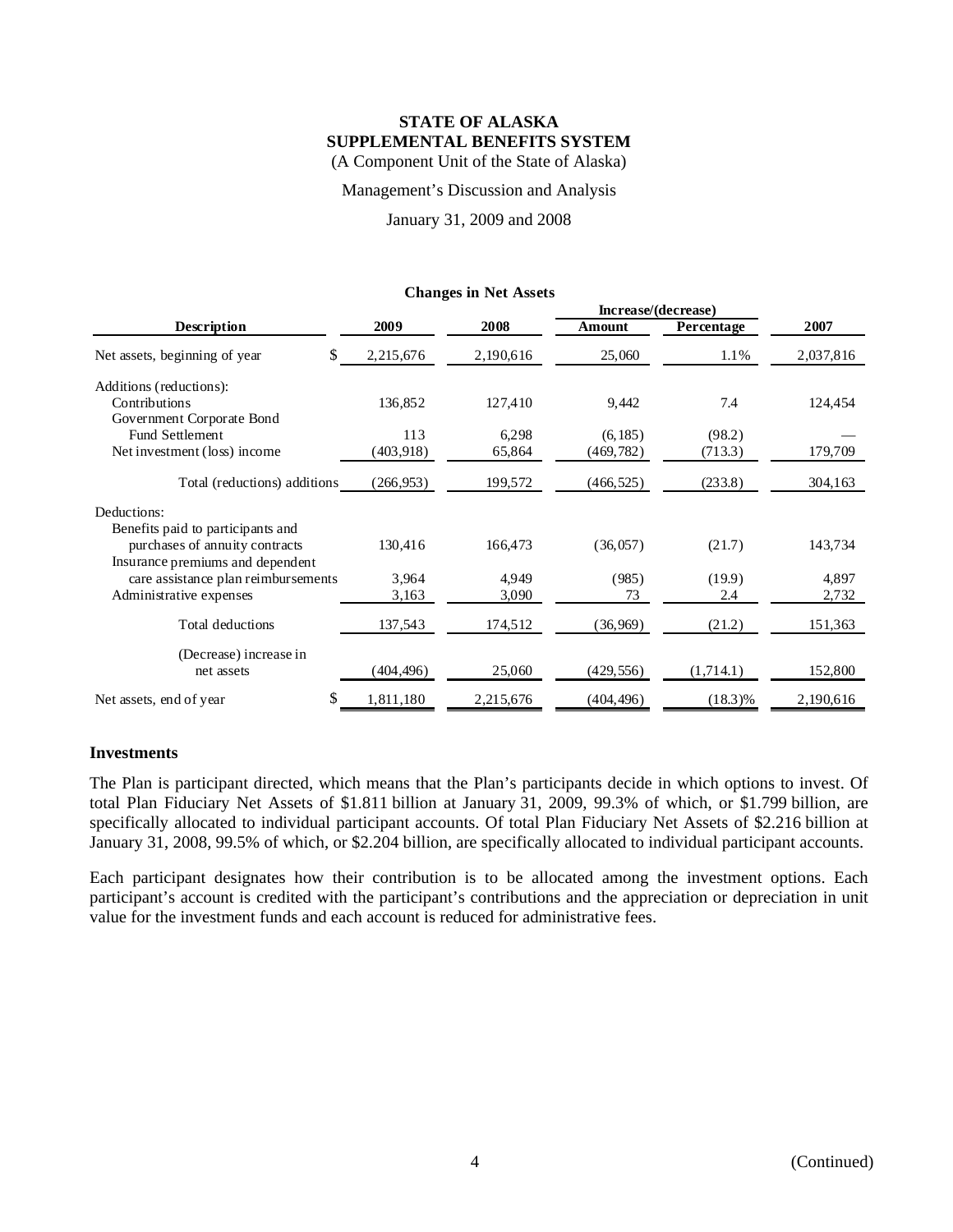Management's Discussion and Analysis

January 31, 2009 and 2008

## **Participant Directed Investments at January 31 Year End (In thousands)**

|                                                       |    | 2009      | 2008      |
|-------------------------------------------------------|----|-----------|-----------|
| Alaska Balanced Trust                                 | S  | 873,536   | 1,116,647 |
| Stable Value Fund                                     |    | 262,436   | 185,518   |
| Alaska Long-Term Balanced Trust                       |    | 150,465   | 176,381   |
| S&P 500 Stock Index Fund                              |    | 148,234   | 233,003   |
| Alaska Target 2015 Fund                               |    | 62,960    | 79,438    |
| International Equity Fund                             |    | 60,597    | 127,248   |
| Government Credit Bond Index Fund                     |    | 50,186    | 69,174    |
| Global Balanced Fund                                  |    | 43,311    | 68,635    |
| Alaska Target 2010 Fund                               |    | 35,851    | 40,639    |
| <b>Small Cap Stock Trust Fund</b>                     |    | 31,645    | 42,339    |
| Alaska Target 2020 Fund                               |    | 19,323    | 28,796    |
| Intermediate Bond Fund                                |    | 18,988    |           |
| RCM Socially Responsible Investment Fund              |    | 13,474    |           |
| Long US Treasury Bond Index Fund                      |    | 7,518     |           |
| State Street Institutional Treasury Money Market Fund |    | 6,570     |           |
| Alaska Target 2025 Trust                              |    | 6,075     | 9,034     |
| US Treasury Inflation Protected Securities Index      |    | 3,005     |           |
| Russell 3000 Index Fund                               |    | 1,584     |           |
| US Real Estate Investment Trust Index Fund            |    | 1,434     |           |
| World Government Bond Ex-US Index                     |    | 1,046     |           |
| World Equity Ex-US Index                              |    | 826       |           |
| Citizens Core Growth Fund                             |    |           | 26,838    |
| Total                                                 | \$ | 1,799,064 | 2,203,690 |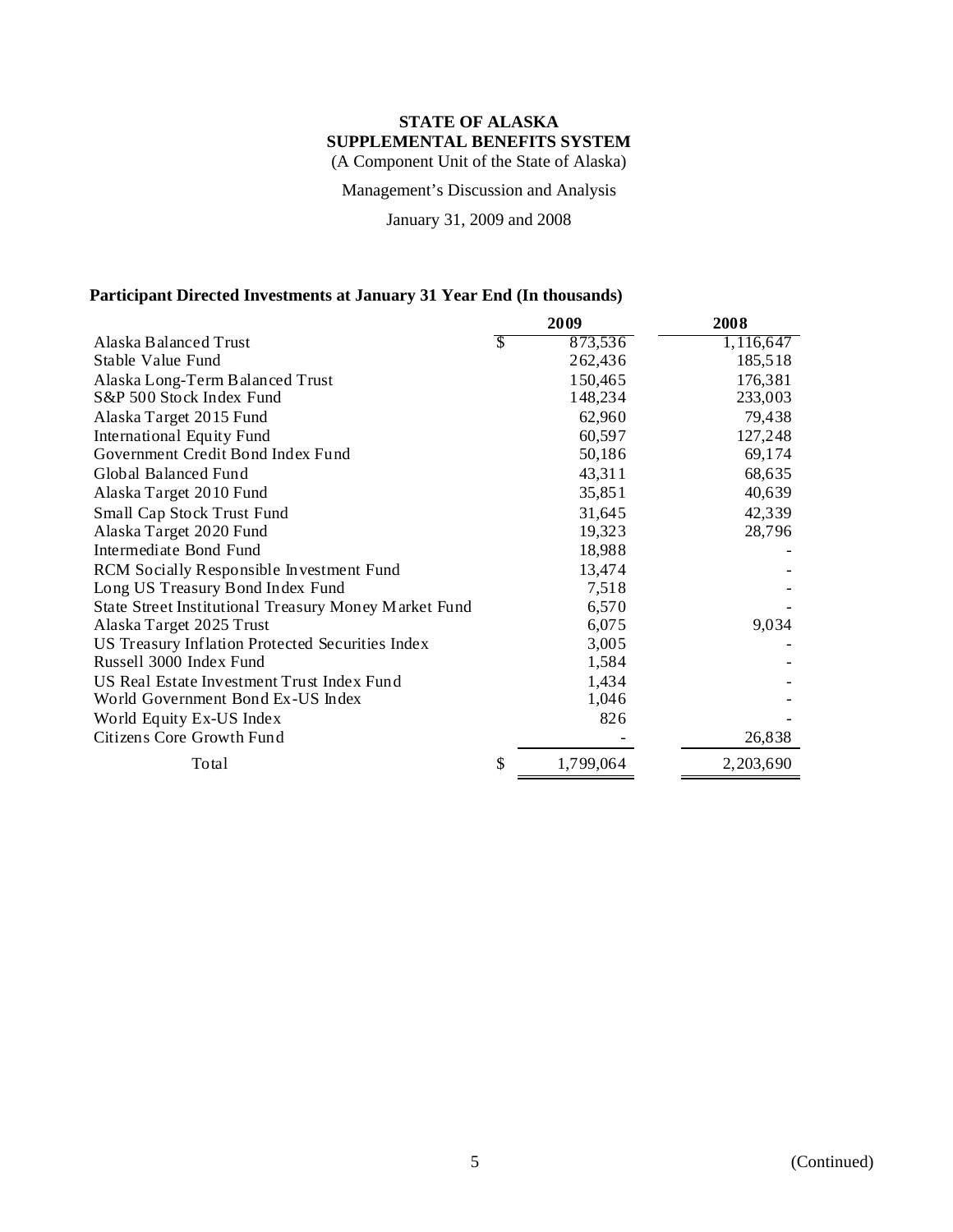Management's Discussion and Analysis

January 31, 2009 and 2008

## **Investment Returns for the 12-Month Periods Ended December 31, 2008 and 2007**

|                                                              | 2008          | 2007          |
|--------------------------------------------------------------|---------------|---------------|
|                                                              | 1-Year Actual | 1-Year Actual |
| International Equity Fund                                    | $(37.20)$ %   | 8.50 %        |
| S&P 500 Stock Index Fund                                     | (36.93)       | 5.53          |
| Alaska Target 2025 Trust                                     | (33.73)       | 5.48          |
| <b>Small Cap Stock Trust</b>                                 | (33.31)       | (1.28)        |
| Alaska Target 2020 Fund                                      | (27.98)       | 6.04          |
| Global Balanced Fund                                         | (27.28)       | 3.59          |
| Alaska Long-Term Balanced Trust                              | (23.19)       | 6.23          |
| Alaska Target 2015 Fund                                      | (14.40)       | 6.35          |
| <b>Alaska Balanced Trust</b>                                 | (12.41)       | 6.68          |
| Alaska Target 2010 Fund                                      | (2.43)        | 6.18          |
| <b>State Street Institutional Treasury Money Market Fund</b> | 1.24          | N/A           |
| Stable Value Fund                                            | 4.41          | 4.89          |
| Government Credit Bond Index Fund                            | 5.76          | 7.25          |
| Intermediate Bond Fund                                       | 10.80         | N/A           |
| Citizens Core Growth Fund                                    | N/A           | 13.90         |
| RCM Socially Responsible Investment Fund                     | N/A           | N/A           |
| Long US Treasury Bond Index Fund                             | N/A           | N/A           |
| US Treasury Inflation Protected Securities Index             | N/A           | N/A           |
| Russell 3000 Index Fund                                      | N/A           | N/A           |
| US Real Estate Investment Trust Index Fund                   | N/A           | N/A           |
| World Government Bond Ex-US Index                            | N/A           | N/A           |
| World Equity Ex-US Index                                     | N/A           | N/A           |

The Tactical Asset Allocation Fund was closed on September 17, 2007, and the balances remaining in the fund on that date were transferred into the Alaska Long-Term Balanced Trust.

## **Contributions and Distributions**

The Plan had contributions of \$136.9 million in fiscal year 2009 compared to \$127.4 million in fiscal year 2008. Increased maximum contribution limits contributed to the increase in contributions.

The Plan had benefits paid to participants and purchase agreement contracts of \$130.4 million in fiscal year 2009 compared to \$166.5 million in fiscal year 2008. Decreased account values resulting from overall negative investment returns contributed to the reduced amount of withdrawals.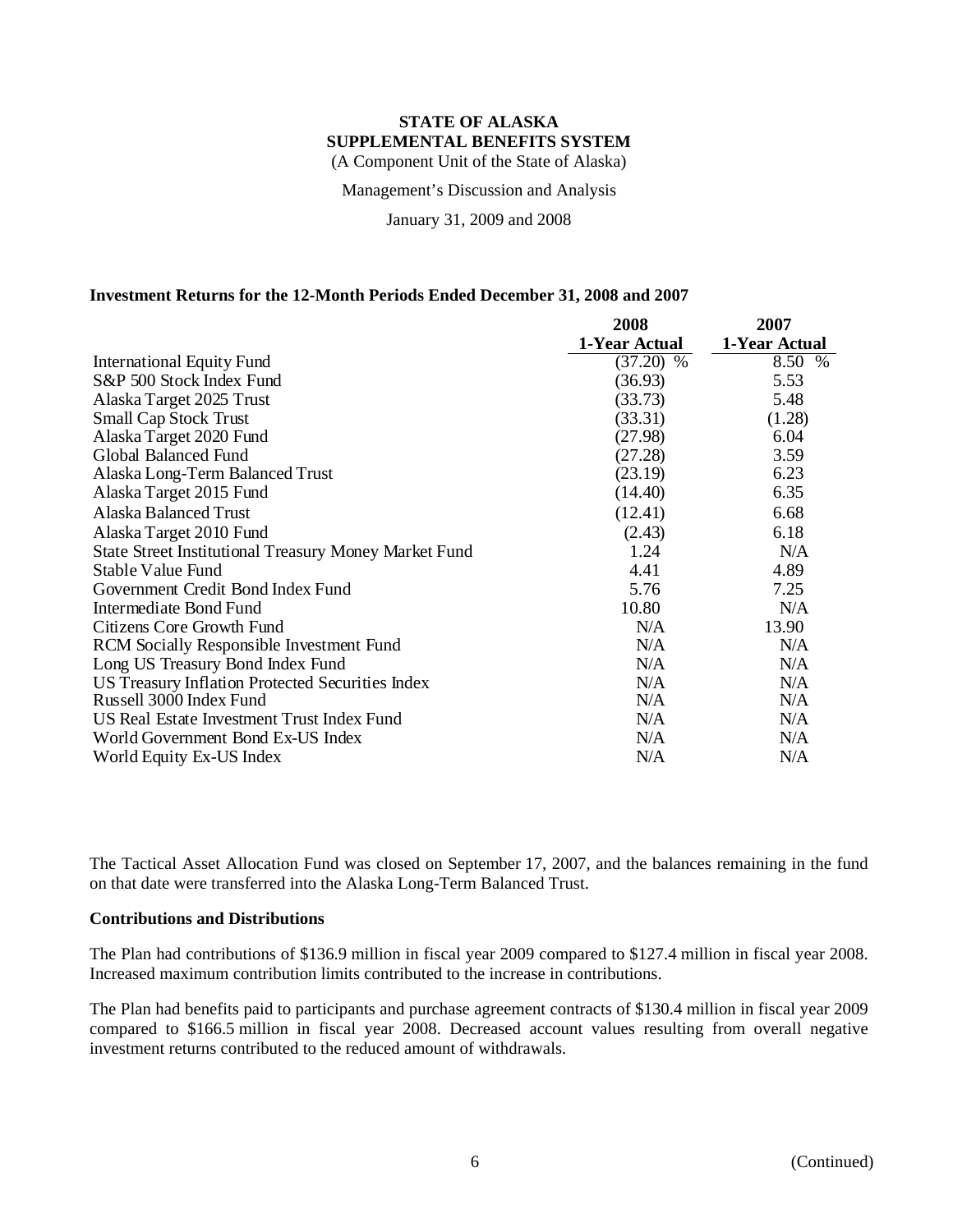# **STATE OF ALASKA SUPPLEMENTAL BENEFITS SYSTEM**

(A Component Unit of the State of Alaska)

Management's Discussion and Analysis

January 31, 2009 and 2008

## **Fiduciary Responsibilities**

The Alaska Retirement Management Board, the plan administrator, and the Commissioner of Administration are co-fiduciaries of the Plan.

The assets of the plan can only be used for the exclusive benefit of the Plan's participants, beneficiaries, and alternate payees.

## **Request for Information**

Questions concerning any of the information provided in this report or requests for additional information should be addressed to:

State of Alaska Supplemental Benefits System Division of Retirement & Benefits, Accounting Section PO Box 110203 Juneau, Alaska 99811-0203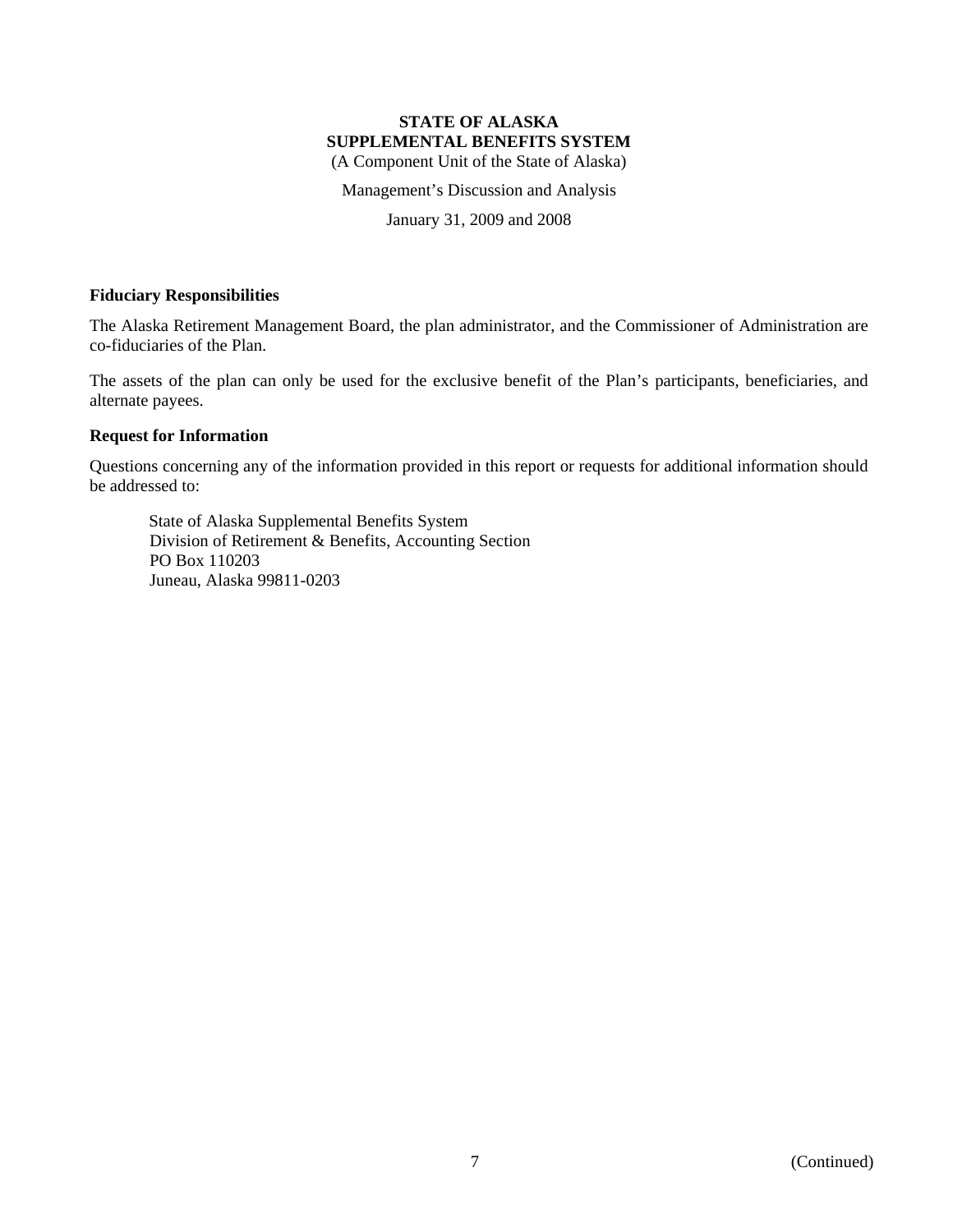## **SUPPLEMENTAL BENEFITS SYSTEM** (A Component Unit of the State of Alaska)

#### Statements of Fiduciary Net Assets – Annuity and Cafeteria Plans

## January 31, 2009 and 2008

(In thousands)

| In thousands) |  |  |
|---------------|--|--|
|---------------|--|--|

|                                                                                                                                    |     | 2009                         |            |                              | 2008                         |            |                              |
|------------------------------------------------------------------------------------------------------------------------------------|-----|------------------------------|------------|------------------------------|------------------------------|------------|------------------------------|
|                                                                                                                                    |     | <b>Annuity</b>               | Cafeteria  | Total                        | <b>Annuity</b>               | Cafeteria  | Total                        |
| Assets:                                                                                                                            |     |                              |            |                              |                              |            |                              |
| Cash and cash equivalents                                                                                                          | \$. | 296                          | 777        | 1,073                        | 387                          | 847        | 1,234                        |
| Receivables:<br>Mandatory contributions<br>Voluntary contributions                                                                 |     | 6,726                        | 150        | 6,726<br>150                 | 5,980                        | 223        | 5,980<br>223                 |
| Total receivables                                                                                                                  |     | 6,726                        | 150        | 6.876                        | 5,980                        | 223        | 6,203                        |
| Investments:<br>Collective investment funds, at fair value:<br>Participant-directed<br>Money market fund – nonparticipant directed |     | 388,418<br>5,126             |            | 388,418<br>5,126             | 567,237<br>5,832             |            | 567.237<br>5,832             |
|                                                                                                                                    |     | 393,544                      |            | 393,544                      | 573,069                      |            | 573,069                      |
| Stable Value Fund:<br>Synthetic investment contracts, at fair value<br>Cash and cash equivalents, at fair value                    |     | 238,603<br>23,833<br>262,436 |            | 238,603<br>23,833<br>262,436 | 169,261<br>16,257<br>185,518 |            | 169.261<br>16,257<br>185,518 |
| Ownership of pooled investment funds,<br>participant directed at fair value                                                        |     | 1,148,210                    |            | 1.148.210                    | 1,450,935                    |            | 1,450,935                    |
| <b>Total investments</b>                                                                                                           |     | 1,804,190                    |            | 1,804,190                    | 2,209,522                    |            | 2,209,522                    |
| Investment Loss Trust Fund, at fair value                                                                                          |     | 1,862                        |            | 1,862                        | 1,849                        |            | 1,849                        |
| <b>Total</b> assets                                                                                                                |     | 1,813,074                    | 927        | 1.814.001                    | 2,217,738                    | 1.070      | 2,218,808                    |
| Liabilities:<br>Payable to Plan participants<br>Accrued expenses<br><b>Total liabilities</b>                                       |     | 1,862<br>262<br>2,124        | 697<br>697 | 1,862<br>959<br>2,821        | 1,849<br>421<br>2,270        | 862<br>862 | 1.849<br>1,283<br>3,132      |
| Commitments and contingencies                                                                                                      |     |                              |            |                              |                              |            |                              |
| Net assets held in trust for individuals<br>and organizations                                                                      | \$  | 1,810,950                    | 230        | 1,811,180                    | 2,215,468                    | 208        | 2,215,676                    |

See accompanying notes to financial statements.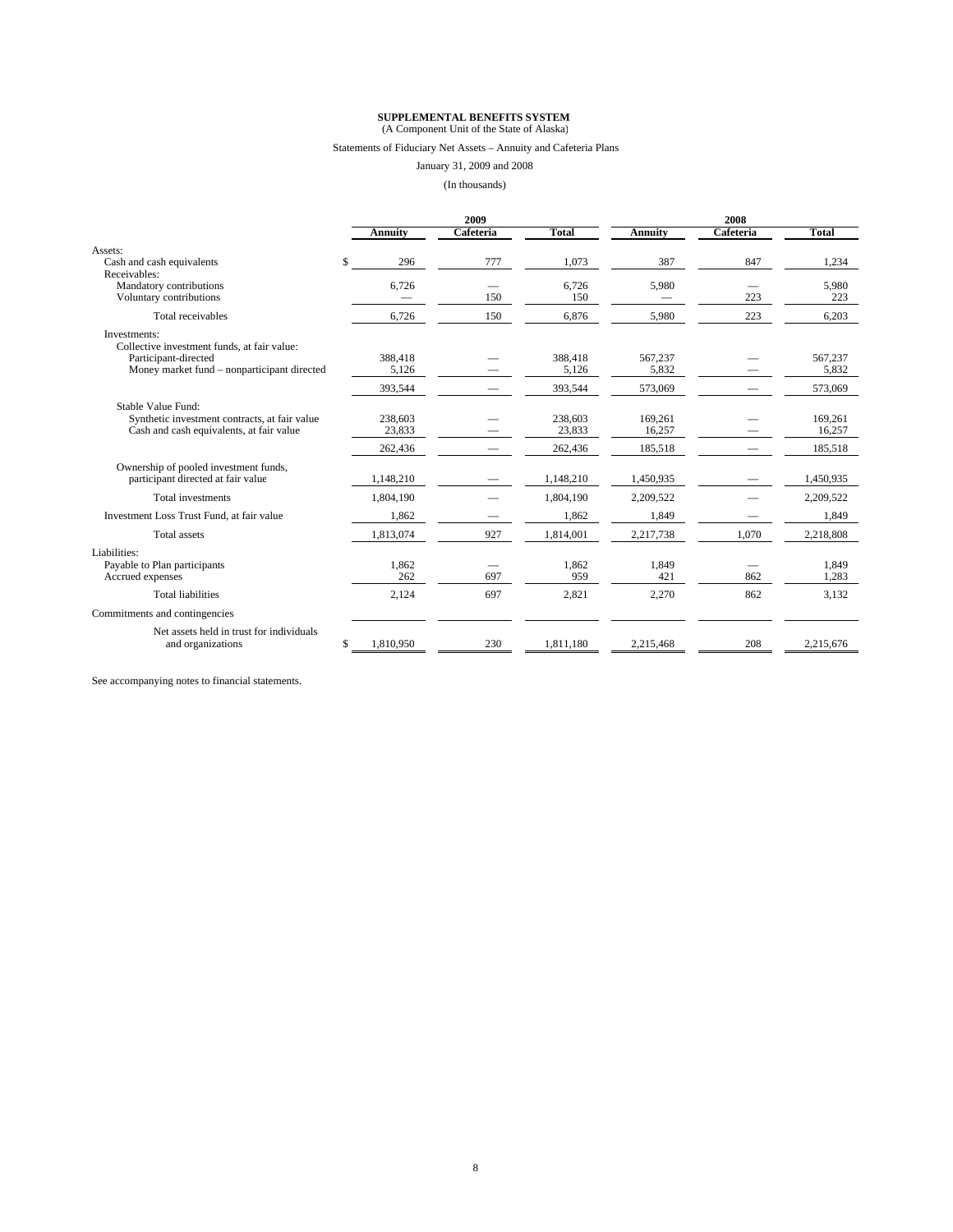#### Statements of Changes in Fiduciary Net Assets – Annuity and Cafeteria Plans

January 31, 2009 and 2008

(In thousands)

|                                                                         | 2009       |                     |                | 2008      |           |  |  |
|-------------------------------------------------------------------------|------------|---------------------|----------------|-----------|-----------|--|--|
| Annuity                                                                 | Cafeteria  | Total               | <b>Annuity</b> | Cafeteria | Total     |  |  |
| Additions (reductions):<br>Contributions:                               |            |                     |                |           |           |  |  |
| \$<br>Mandatory                                                         | 131.873    | 131,873             | 121,033        |           | 121,033   |  |  |
| Voluntary                                                               |            | 3,986<br>3,986      |                | 4,993     | 4,993     |  |  |
| Transfers in                                                            | 993        | 993                 | 1,384          |           | 1,384     |  |  |
| Total contributions                                                     | 132,866    | 3,986<br>136,852    | 122,417        | 4,993     | 127,410   |  |  |
| Government Corporate Bond Fund Settlement                               | 113        | 113                 | 6,298          |           | 6,298     |  |  |
| Investment income (loss):<br>Net (depreciation) appreciation            |            |                     |                |           |           |  |  |
| in fair value of investments                                            | (409, 915) | (409, 915)          | 58,478         |           | 58,478    |  |  |
| Interest                                                                | 5,997      | 5,997               | 7,386          |           | 7,386     |  |  |
| Net investment income (loss)                                            | (403, 918) | (403,918)           | 65,864         |           | 65,864    |  |  |
| Total (reductions) additions                                            | (270, 939) | 3,986<br>(266, 953) | 194,579        | 4,993     | 199,572   |  |  |
| Deductions:                                                             |            |                     |                |           |           |  |  |
| Benefits paid to participants and purchases                             |            |                     |                |           |           |  |  |
| of annuity contracts                                                    | 130,416    | 130,416             | 166,473        |           | 166,473   |  |  |
| Insurance premiums and dependent care<br>assistance plan reimbursements |            | 3,964<br>3,964      |                | 4,949     | 4,949     |  |  |
| Administrative expenses – annuity                                       | 2.892      | 2,892               | 2,824          |           | 2,824     |  |  |
| Administrative expenses – paid by annuity                               |            |                     |                |           |           |  |  |
| for cafeteria                                                           | 271        | 271                 | 266            |           | 266       |  |  |
| <b>Total deductions</b>                                                 | 133,579    | 3,964<br>137,543    | 169,563        | 4,949     | 174,512   |  |  |
| Net (decrease) increase in assets held<br>in trust for individuals and  |            |                     |                |           |           |  |  |
| organizations                                                           | (404, 518) | 22<br>(404, 496)    | 25,016         | 44        | 25,060    |  |  |
| Net assets, beginning of year<br>2,215,468                              |            | 208<br>2,215,676    | 2,190,452      | 164       | 2,190,616 |  |  |
| 1,810,950<br>Net assets, end of year                                    |            | 230<br>1,811,180    | 2,215,468      | 208       | 2,215,676 |  |  |

See accompanying notes to financial statements.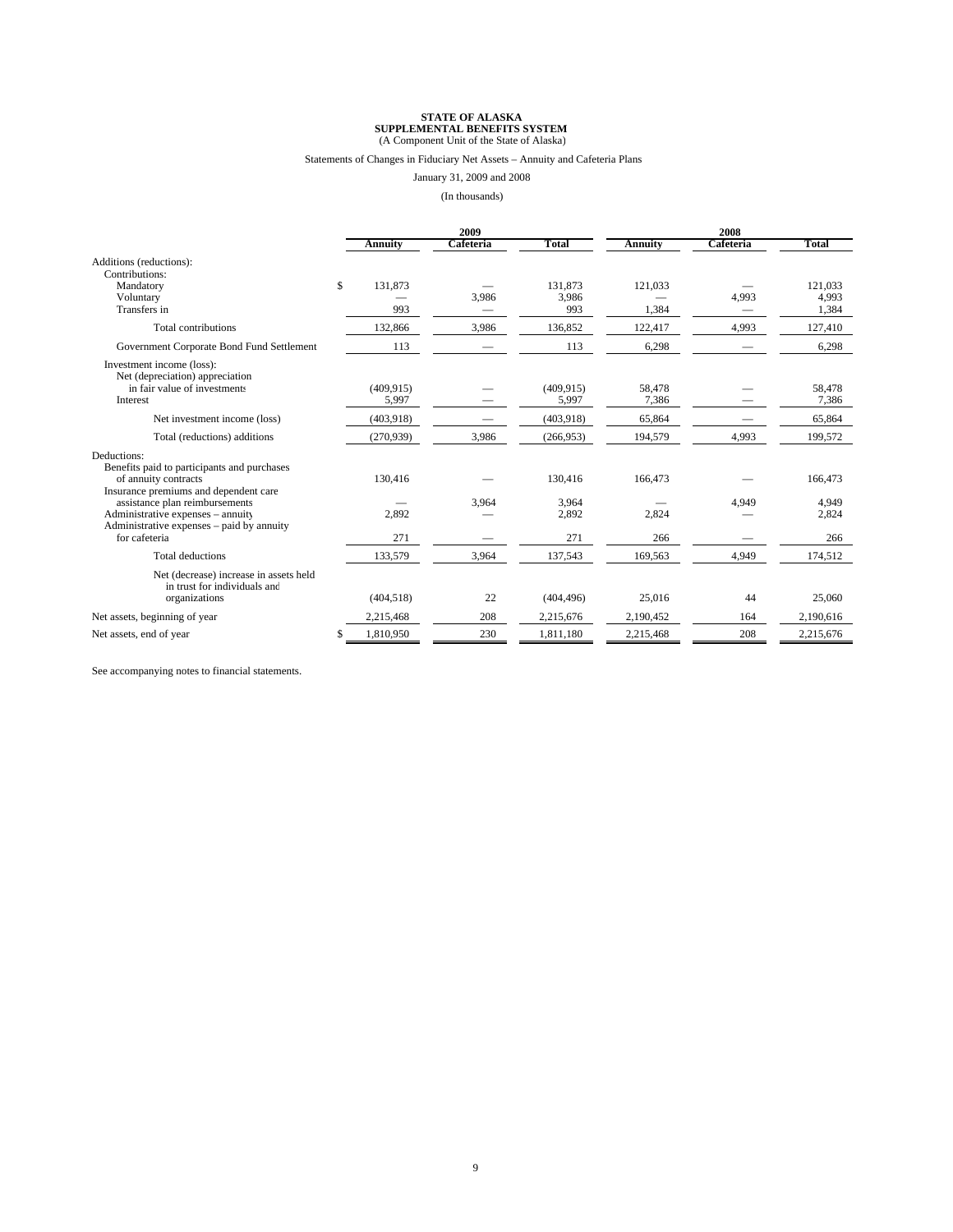Notes to Financial Statements

January 31, 2009 and 2008

## **(1) Description**

The following brief description of the State of Alaska Supplemental Benefits System (Plan), a Component Unit of the State of Alaska, which is comprised of the Supplemental Annuity Plan and the Supplemental Benefits Cafeteria Plans, is provided for general information purposes only. Participants should refer to the Plan documents for more complete information.

## *(a) General*

The Plan was created by State of Alaska Statutes effective January 1, 1980, to provide benefits in lieu of those provided by the federal Social Security System (Social Security). All State of Alaska (State) employees who would have participated in Social Security, if the State had not withdrawn, participate in the Plan. Other employers whose employees participate in the State Public Employees' Retirement System and meet other requirements are eligible to have their employees participate in the Plan as provided by Alaska Statute. There were sixteen other employers besides the State participating in the Plan as of January 31, 2009 and 2008. There were approximately 38,000 and 36,000 participants in the Plan as of January 31, 2009 and 2008, respectively.

The Division of Retirement and Benefits is responsible for Plan administration and recordkeeping. The Alaska Retirement Management Board (Board) is responsible for the specific investment of moneys in the Plan.

## *(b) Contributions*

Mandatory contributions are made to the Supplemental Annuity Plan, a defined contribution plan, and voluntary contributions to the Supplemental Benefits Cafeteria Plans. Participating employees are vested at all times.

Supplemental Annuity Plan contributions are made in lieu of contributions to Social Security. The State and other participating employers are required by statute to contribute 12.26% of an employee's wages up to the taxable wage base in effect under Social Security regulations. Each employee is considered to have agreed to a wage reduction equal to one–half the contribution made on the employee's behalf.

Supplemental Benefits Cafeteria Plans contributions are voluntary based upon the optional benefits elected by each employee enrolled in the Plan. Each employee agrees to a wage reduction based upon the benefit options selected. The benefit amounts are deducted from each employee's wages and remitted by the employer to the Plan on the employee's behalf.

## *(c) Participant Accounts*

Participant accounts under the Supplemental Annuity Plan are self–directed with respect to investment options.

Each participant designates how his or her contribution is to be allocated among the investment options. Each participant's account is credited with the participant's contributions and the appreciation or depreciation in unit value for the investment funds.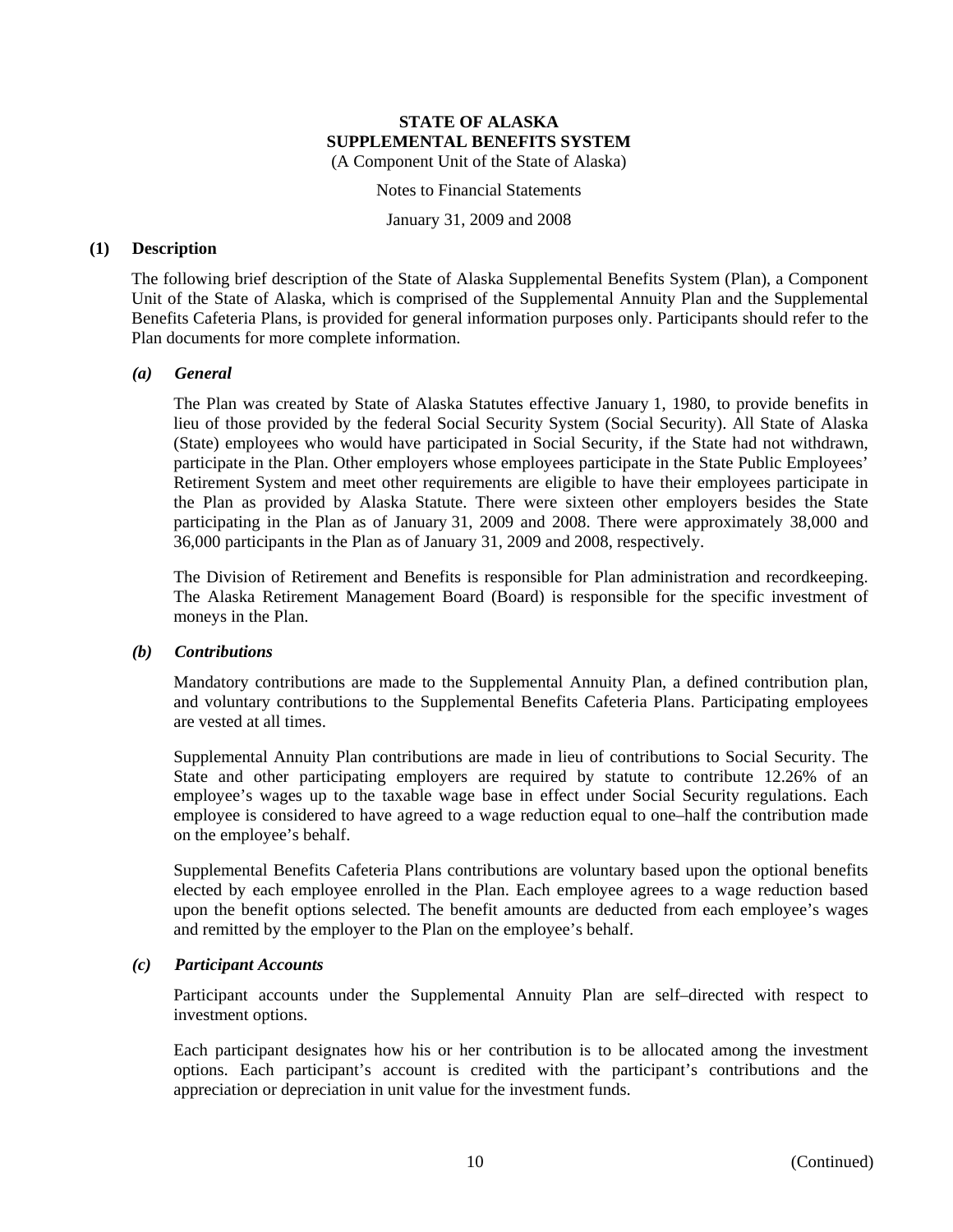Notes to Financial Statements

#### January 31, 2009 and 2008

Recordkeeping/administrative fees consisting of a fixed amount, applied in a lump–sum each calendar year, and a variable amount, applied monthly, are deducted from each participant's account, applied pro rata to all the funds in which the employee participates. This fee is for all costs incurred by the record keeper and by the State. The investment management fees are netted out of the funds' performance.

At January 31, 2009, participants had the following investment options:

## **Collective Investment Funds**

*International Equity Fund* – the purpose of this fund is to provide long–term capital appreciation. This fund invests principally in common and preferred stocks of foreign companies and securities that are convertible into such common stocks.

*Small Cap Stock Trust* – the purpose of this fund is to provide long–term capital growth by investing primarily in stocks of small companies that appear undervalued or offer the potential for superior earnings growth. This fund invests at least 65% of its total assets in the stocks of small companies.

*S&P 500 Stock Index Fund* – the purpose of this fund is to provide income and capital appreciation matching the total return of the Standards & Poor's 500 Composite Stock Price Index. The fund owns all 500 of the securities in the S&P 500 Index in proportion to each security's size as measured by its total market value.

*Government / Credit Bond Index Fund* – this fund buys and holds representative portfolios of the securities included in the Lehman Brothers Government/Credit Bond Index. The fund seeks to closely match the Index's total rate of return. This fund replaced the State Street Daily Government/Corporate Bond Fund. As of August 23, 2007 the State Street Daily Government/Corporate Bond Fund had a calendar year 2007 negative investment return of approximately 18% compared to the Lehman Brothers Government/Credit Bond Index positive investment return of approximately 3%. The Board directed that the Barclay's Government/Credit Bond Index Fund be added to the plan's fund investment options and that the State Street Daily Government/Corporate Bond Fund be terminated. Assets were transferred from the State Street fund to the Barclay's fund on August 28, 2007. On December 20, 2007, the State reached a settlement with State Street that provided each participant invested in the State Street Daily Government/Corporate Bond Fund with an amount equal to 100% of the losses incurred between June 29, 2007 and August 28, 2007 plus interest on these losses from August 28, 2007 to December 5, 2007. For the Supplemental Annuity Plan, this amount totaled \$6,298 thousand with a subsequent additional residual settlement amount received late March 2008 of \$113 thousand.

*Global Balanced Fund* – this fund seeks the balanced accomplishment of long-term growth of capital, current income and conservation of principle through investments in stocks and bonds of U.S. and international companies and government bonds issued by the U.S. and other governments.

*Citizens Core Growth Fund* – this fund invested primarily in U.S. large cap growth stocks, with an emphasis on those that were managed to a high standard of corporate responsibility. Effective April 7, 2008, this fund was re-organized to become the Sentinel (SRI) Sustainable Core Opportunities Fund.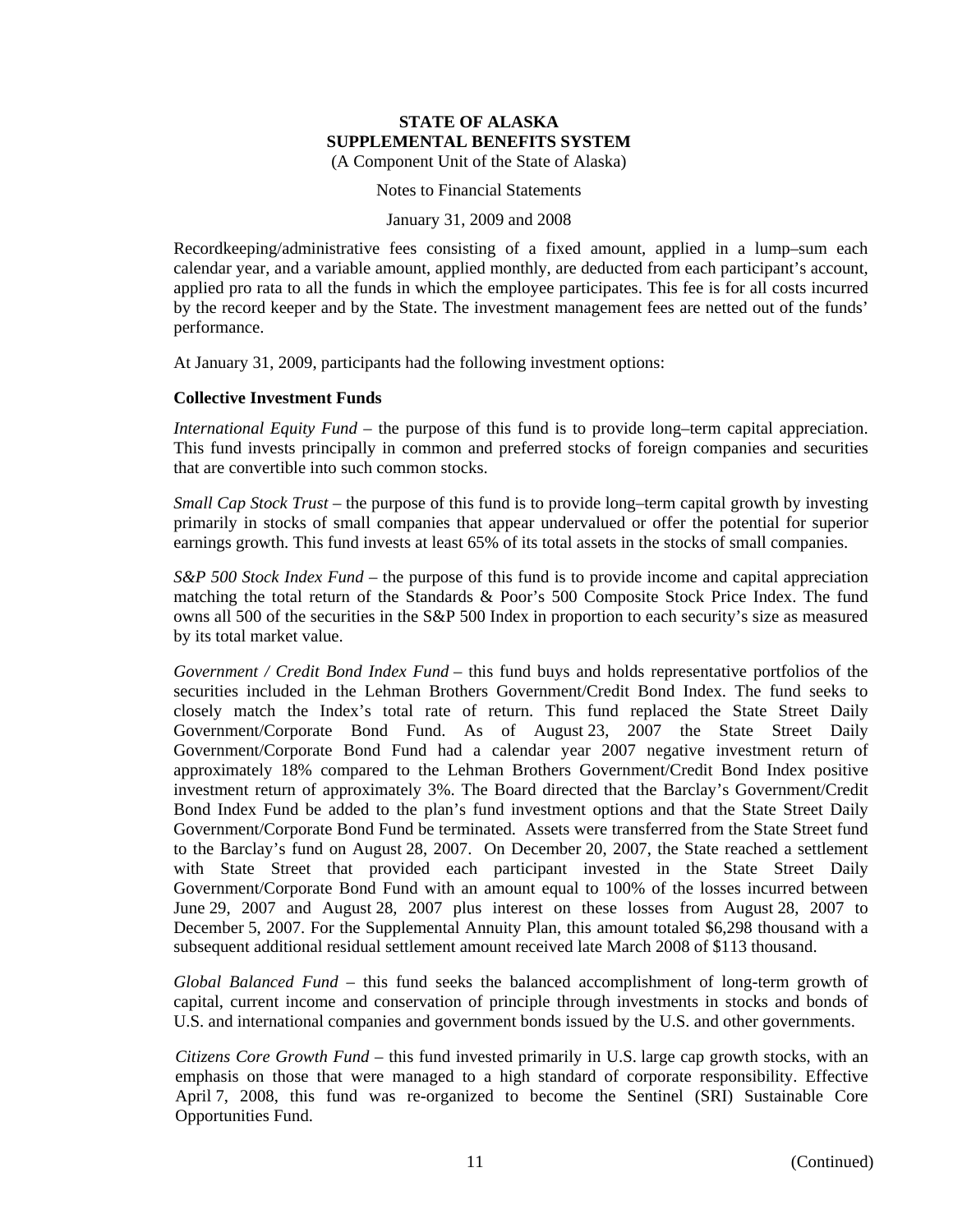Notes to Financial Statements

## January 31, 2009 and 2008

*Money Market Fund* – consist of nonparticipant directed funds used to pay administrative costs of the plan.

*World Equity ex-US Index Fund* – this fund, which was added to the Plan on September 18, 2008, invests in one or more commingled funds managed by State Street Global Advisors (SSgA), which, in combination, are designed to replicate the returns and characteristics of the MSCI ACWI Ex-US Index while providing for daily liquidity for Plan participants.

*World Government Bond ex-US Index Fund* – this fund, which was added to the Plan on September 18, 2008, invests in one or more commingled funds managed by SSgA which, in combination, are designed to replicate the returns and characteristics of the Citigroup World Government Bond Ex-US Index, while providing for daily liquidity for Plan participants. This fund employs a passive bond indexing strategy, investing in a well diversified portfolio which is representative of the international government bond market.

*Russell 3000 Index Fund* – this fund, which was added to the Plan on September 18, 2008, invests in one or more commingled funds managed by SSgA which, in combination, are designed to replicate the returns and characteristics of the Russell 3000 Index, while providing for daily liquidity for plan participants. This fund seeks to match the returns of the Index by investing in a portfolio that replicates the Index.

*Sentinel Sustainable Core Opportunities Fund* – this fund sought to provide long-term capital appreciation by investing in superior companies with a positive multi-year outlook. The fund employed a process of corporate, social and environmental screening that was overseen by Sentinel's in-house social research department. Effective October 30, 2008, this fund re-organized and became the RCM Socially Responsible Investment Fund.

*RCM Socially Responsible Investment Fund* – this fund is actively managed and only invests in companies contained within the KLD Large-Mid Cap Social Index (LMSI). The LMSI holds approximately 600 companies with the highest environmental, social and governance (ESG) rankings in each sector of the 1,000 largest US stocks. This fund replaced the Sentinel Sustainable Core Opportunities Fund effective October 30, 2008.

*Intermediate Bond Fund* – this fund buys and holds representative securities included in the Lehman Brothers Intermediate Bond Index. The fund seeks to closely match the Index's total rate of return.

*Long US Treasury Bond Index Fund* – this fund, which was added to the Plan on September 18, 2008, invests in one or more commingled funds managed by SSgA which, in combination, are designed to replicate the return of the Barclays Capital Long Treasury Bond Index while providing for daily liquidity for Plan participants. The fund seeks to match the return of Barclays Capital Long Treasury Bond Index by investing in a well-diversified portfolio of treasury securities with maturities longer than ten years.

*US Real Estate Investment Trust Index Fund* – this fund, which was added to the Plan on September 18, 2008, seeks to provide income and capital appreciation and to replicate the returns and characteristics of the Dow Jones Wilshire REIT Index. Using a replication process, the fund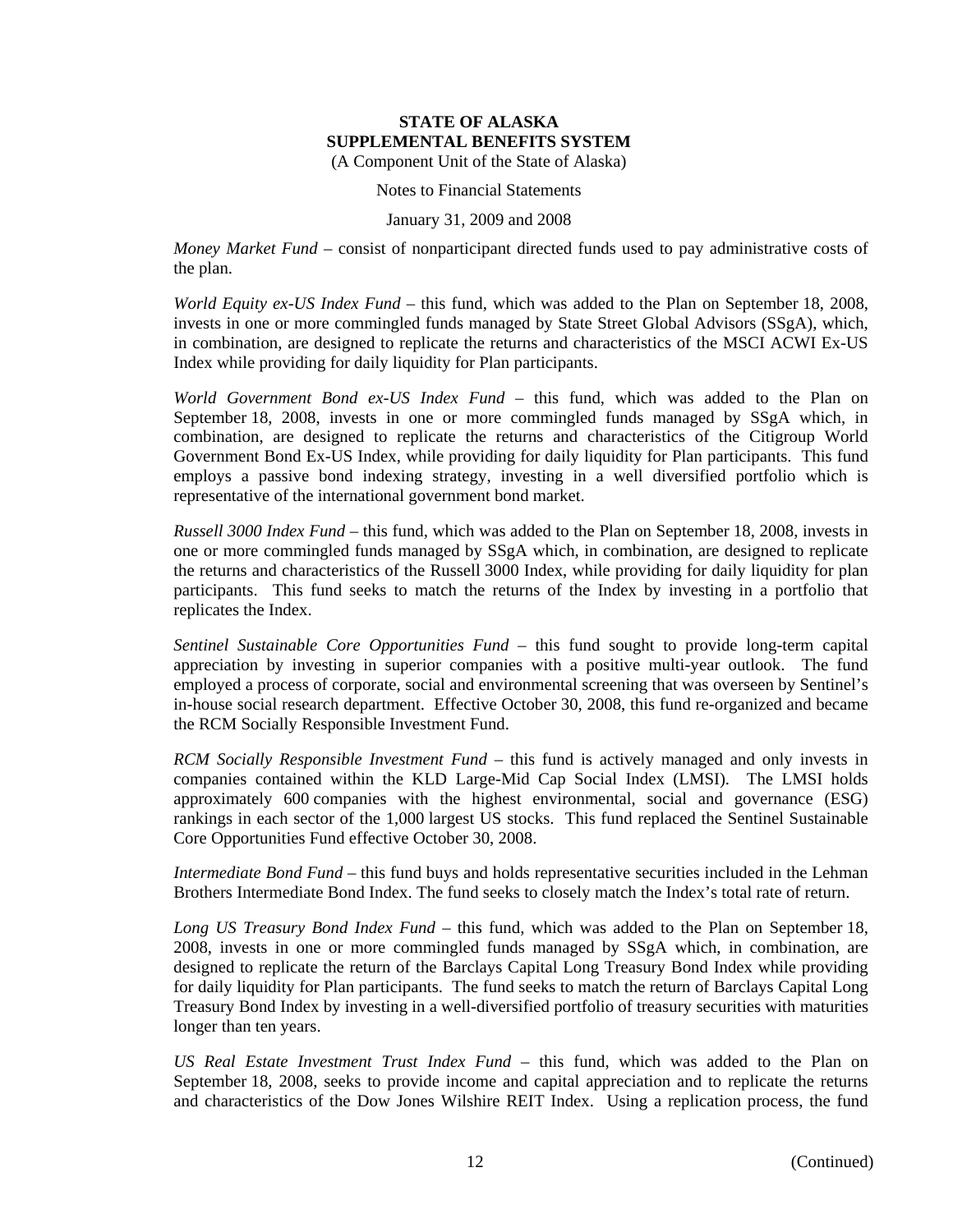#### Notes to Financial Statements

#### January 31, 2009 and 2008

seeks to purchase each security in the same capitalization weight as it appears in the Dow Jones Wilshire REIT Index.

*US Treasury Inflation-Protected Securities (TIPS) Index Fund* – this fund, which was added to the Plan on September 18, 2008, invests in the SSgA TIPS Index NL Series (Class A) and is intended to replicate the return of the index while providing for daily liquidity for the Plan participants. The fund seeks to match the returns of the index by investing in a portfolio of US Treasury inflation protected securities.

*State Street Institutional Treasury Money Market Fund* – the purpose of this money market fund, which was added to the Plan on September 18, 2008, seeks to achieve its investment objective by investing substantially all of its investable assets in the State Street Money Market Portfolio of State Street Master Funds, which has the same investment objective as, and investment policies that are substantially similar to those of the fund. The fund attempts to achieve its investment objective by investing exclusively in direct obligations of the US Treasury, such as US Treasury bills, notes, and bonds. The fund may also invest in other mutual funds, subject to regulatory limitations, that invest exclusively in such obligations.

## **Pooled Investment Funds**

*Alaska Target 2010 Fund* – the purpose of this fund is designed to gradually invest more conservatively, with an emphasis on capital preservation, as the year 2010 approaches. At January 31, 2009, the fund was invested in approximately 70 percent cash, 20 percent bonds, and 10 percent stocks. In calendar year 2010, the fund will invest entirely in money market investments (cash).

*Alaska Target 2015 Fund* – the purpose of this fund is to provide a diversified mix of stocks, bonds and cash for long–term investors with a moderate to high tolerance for risk. This fund is designed to gradually invest more conservatively, with an emphasis on capital preservation, as the year 2015 approaches.

*Alaska Target 2020 Fund* – the purpose of this fund is to provide a diversified mix of stocks, bonds and cash for long–term investors with a higher tolerance for risk. This fund is designed to gradually invest more conservatively, with an emphasis on capital preservation, as the year 2020 approaches.

*Alaska Target 2025 Trust* – the purpose of this fund is to provide a diversified mix of stocks, bonds, and cash for long–term investors with a higher tolerance for risk. This fund is designed to gradually invest more conservatively, with an emphasis on capital preservation, as the year 2025 approaches.

*Alaska Balanced Trust* – the purpose of this fund is to provide a balanced and diversified mix of U.S. and international stocks, investment-grade bonds, federally guaranteed mortgages, and money market instruments for investors with a low to average risk tolerance.

*Alaska Long–Term Balanced Trust* – the purpose of this fund is to provide a balanced and diversified mix of U.S. and international stocks, investment-grade bonds, federally guaranteed mortgages, and money market instruments for investors with a moderate risk tolerance. Balances remaining in the Tactical Asset Allocation Fund on the September 17, 2007 date of its elimination were transferred into the Alaska Long-Term Balanced Trust.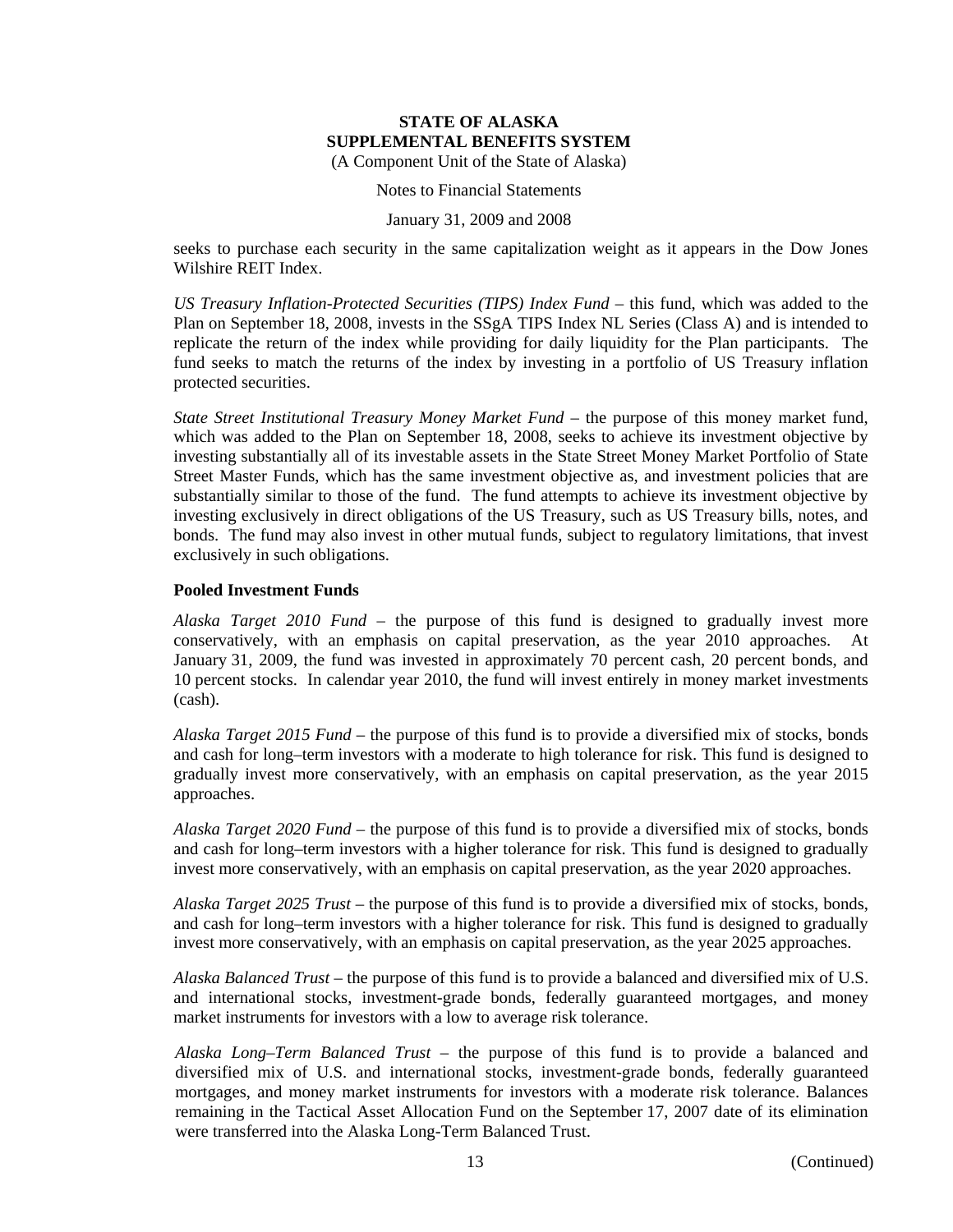Notes to Financial Statements

January 31, 2009 and 2008

## **Stable Value Fund**

*Stable Value Fund* - the purpose of this fund is to preserve principle and to offer a competitive rate of interest consistent with the preservation of capital. The Fund invests in a diversified portfolio of synthetic investment contracts issued by banks and insurance companies that meet stringent credit standards. Supporting securities for synthetic investment contracts typically include U.S. Treasury/Agency obligations, mortgage and asset-backed securities, as well as investment grade corporate bonds.

## *(d) Payment of Annuity Benefits*

Employees are eligible to withdraw from the Supplemental Annuity Plan sixty days after termination. Benefits are payable in the form of a lump sum annuity or one of various continuing annuities purchased from an insurance carrier, which are excluded from Plan assets. The plan administrator issues lump–sum disbursements through its contracted recordkeeper.

## *(e) Supplemental Cafeteria Benefits*

Benefits available under the Supplemental Benefits Cafeteria Plans include death, disability, survivor benefits, and dependent care reimbursement. Selection of these benefits is at the discretion of the employee, with certain restrictions, and may be amended and/or changed on an annual basis or in conjunction with an employee change in status.

All supplemental benefits, except dependent care reimbursement, are provided through insurance policies. The Dependent Care Assistance Plan is administered by the State.

## *(f) Funding of the Annuity Plan*

Supplemental annuity contributions from employers were deposited with investment managers under contract with the Plan for the years ended January 31, 2009 and 2008. The amounts credited to each participant account include the appreciation or depreciation in the unit values of the investment funds in addition to participant contributions received during the year.

## *(g) Effect of Plan Termination*

Although the State has established the Plan with the bona fide intention and expectation that it will continue the Plan indefinitely, the State may in its sole and absolute discretion terminate the Plan in whole or in part at any time without liability whatsoever for such termination. If the Plan is terminated, the deposit contracts shall remain in force until all individual employee benefit accounts have been completely distributed in accordance with the Plan.

The employers are under no obligation or liability to continue making contributions to, or participate in, the Plan. Employers in their sole and absolute discretion may discontinue participation and contributions with no liability whatsoever for such termination except liability to the State under the terms of the participation agreement.

## *(h) Income Taxes*

The Plan is exempt from federal income taxes under the provisions of Section 501(a) of the Internal Revenue Code.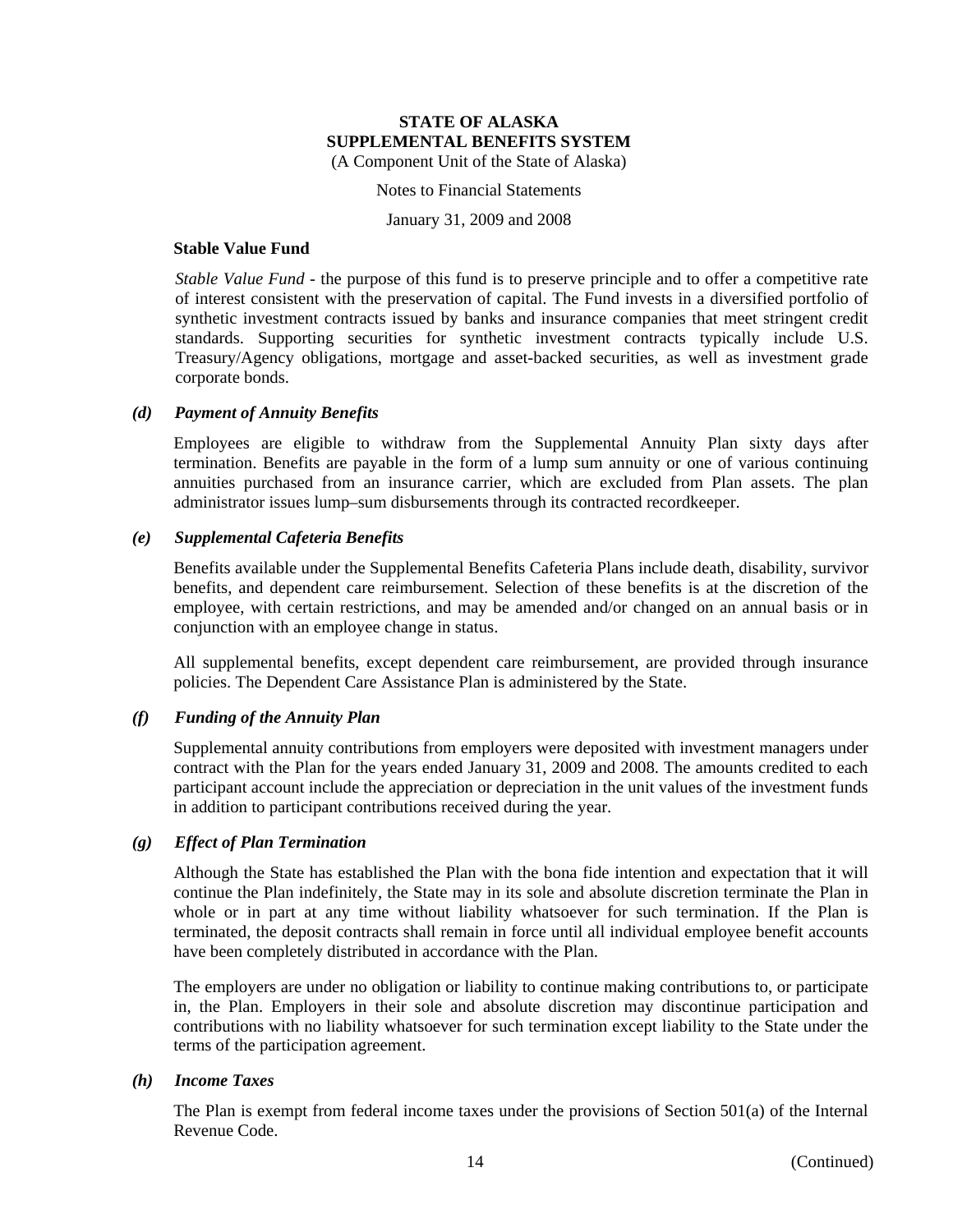#### Notes to Financial Statements

January 31, 2009 and 2008

## **(2) Summary of Significant Accounting Policies**

## *(a) Basis of Accounting*

The Plan's financial statements are prepared using the economic resources measurement focus and the accrual basis of accounting. In preparing the financial statements, the plan administrator is required to make estimates that affect the reported amounts of assets and liabilities and disclosures of contingent assets and liabilities as of the date of the financial statements, and additions and deductions for the reporting periods. Actual results could differ from those estimates.

## *(b) Valuation of Collective Investment Funds*

The Plan's investments in collective investment funds (note 3), held in trust, are stated at fair value based on the unit value as reported by the Trustees multiplied by the number of units held by the Plan. The unit value is determined by the Trustees based on the fair value of the underlying assets. Purchases and sales of securities are recorded on a trade–date basis.

## *(c) Valuation of Synthetic Investment Contracts*

The Plan's investments in fully benefit responsive synthetic investment contracts (note 4) are stated fair values as they are affected by member factors and current standings.

## *(d) Valuation of Ownership of Pooled Investment Funds*

The Plan's ownership of pooled investment funds held in trust, are stated at fair value based on the unit values as reported by the Trustees multiplied by the number of units held by the Plan. The unit value is determined by the Trustees based on the fair value of the underlying assets. Purchases and sales of securities are recorded on a trade–date basis.

## *(e) Cash and Cash Equivalents*

Cash and cash equivalents at January 31, 2009 and 2008 are comprised of interest–bearing deposits.

## *(f) Contributions Receivable*

Contributions applicable to wages earned through January 31 are accrued. These contributions are considered fully collectible and, accordingly, no allowance for doubtful accounts is considered necessary.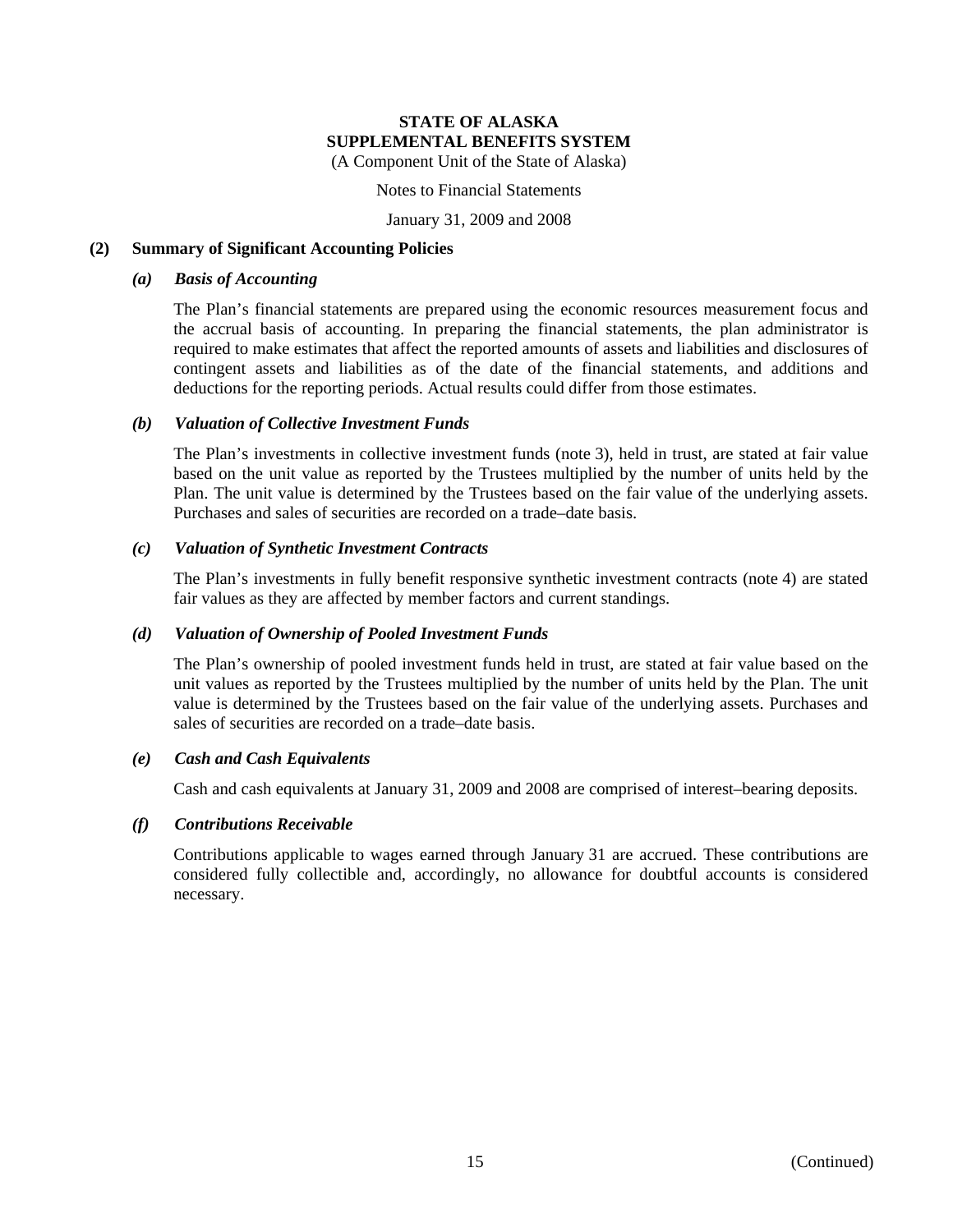Notes to Financial Statements

January 31, 2009 and 2008

## **(3) Collective Investment Funds**

The Plan's investments at January 31 include the following collective investment funds:

|                                        | <b>Units owned</b> | Unit value |               | <b>Balance</b> |
|----------------------------------------|--------------------|------------|---------------|----------------|
|                                        |                    |            |               | (In thousands) |
| 2009                                   |                    |            |               |                |
| Equity funds:                          |                    |            |               |                |
| <b>International Equity Fund</b>       | 5,449,329          | 11.120     | $\mathcal{S}$ | 60,597         |
| <b>Small Cap Stock Trust</b>           | 1,231,818          | 25.690     |               | 31,645         |
| S & P 500 Index Fund                   | 9,215,743          | 16.085     |               | 148,234        |
| <b>RCM</b> Socially Responsible        |                    |            |               |                |
| <b>Investment Fund</b>                 | 1,554,426          | 8.668      |               | 13,474         |
| World Equity ex-US Index Fund          | 113,730            | 7.259      |               | 826            |
| Russell 3000 Index Fund                | 233,131            | 6.797      |               | 1,584          |
| <b>US Real Estate Investment Trust</b> |                    |            |               |                |
| <b>Index Fund</b>                      | 295,338            | 4.857      |               | 1,434          |
|                                        |                    |            |               | 257,794        |
| Bond and debt securities funds:        |                    |            |               |                |
| Government / Credit Bond Fund          | 1,919,015          | 26.152     |               | 50,186         |
| Intermediate Bond Fund                 | 812,381            | 23.374     |               | 18,988         |
| World Government Bond                  |                    |            |               |                |
| ex-US Index Fund                       | 102,966            | 10.155     |               | 1,046          |
| Long US Treasury Bond Index Fund       | 698,134            | 10.771     |               | 7,518          |
| US Treasury Inflation Protected        |                    |            |               |                |
| Securities Index                       | 314,600            | 9.549      |               | 3,005          |
|                                        |                    |            |               | 80,743         |
| Bond and equity funds:                 |                    |            |               |                |
| Global Balanced Fund                   | 1,832,091          | 23.640     |               | 43,311         |
|                                        |                    |            |               | 43,311         |
| Money market fund $-$                  |                    |            |               |                |
| Participant directed                   | 6,570,029          | 1.000      |               | 6,570          |
| Nonparticipant directed                | 304,596            | 16.828     |               | 5,126          |
|                                        |                    |            |               | 11,696         |
| Total collective investment funds      |                    |            | \$            | 393,544        |
|                                        |                    |            |               |                |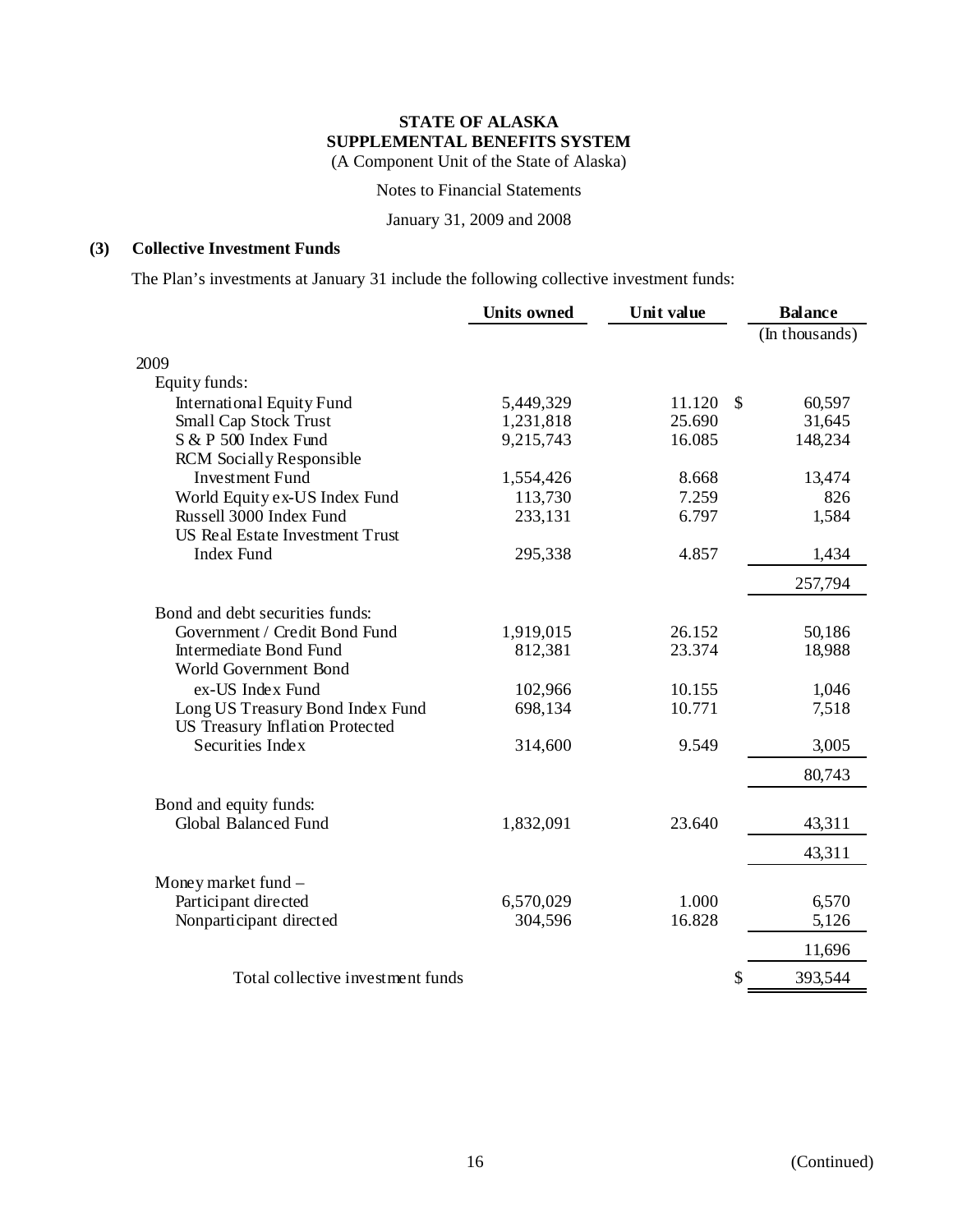## Notes to Financial Statements

## January 31, 2009 and 2008

|                                   | <b>Units owned</b> | Unit value |    | <b>Balance</b> |
|-----------------------------------|--------------------|------------|----|----------------|
|                                   |                    |            |    | (In thousands) |
| 2008                              |                    |            |    |                |
| Equity funds:                     |                    |            |    |                |
| <b>International Equity Fund</b>  | 5,885,642          | 21.620     | -S | 127,248        |
| Small Cap Stock Trust             | 1,071,593          | 39.510     |    | 42,339         |
| S & P 500 Index Fund              | 8,904,853          | 26.170     |    | 233,003        |
| Citizens Core Growth Fund         | 1,501,857          | 17.870     |    | 26,838         |
|                                   |                    |            |    | 429,428        |
| Bond and debt securities funds:   |                    |            |    |                |
| Government/Credit Bond Fund       | 2,704,634          | 25.580     |    | 69,174         |
|                                   |                    |            |    | 69,174         |
| Bond and equity funds:            |                    |            |    |                |
| Global Balanced Fund              | 2,062,337          | 33.250     |    | 68,635         |
|                                   |                    |            |    | 68,635         |
| Money market fund -               |                    |            |    |                |
| nonparticipant directed           | 352,122            | 16.560     |    | 5,832          |
|                                   |                    |            |    | 5,832          |
| Total collective investment funds |                    |            | \$ | 573,069        |
|                                   |                    |            |    |                |

## **(4) Synthetic Investment Contracts**

Accounts and terms of synthetic investment contracts in effect at December 31 are as follows:

## *(a) Bank of America*

In 2004, the Plan's investment manager entered into an investment contract, on behalf of the Plan, with Bank of America. This financial institution provides a wrap contract that covers a separately managed structured payout synthetic investment portfolio. The account is credited with earnings and investment deposits, less administrative expenses charged by the financial institution and investment withdrawals. The contract is included in the Plan's financial statements at market value. It is fully benefit responsive. There are no reserves against market value for the credit risk of the contract issuer or otherwise. The contract value of the investment contract at January 31, 2009 and January 31, 2008 was \$47,044 and \$33,156, respectively, as reported by Bank of America, and the market value of the portfolio at January 31, 2009 and January 31, 2008 was \$47,724 and \$33,853, respectively. The average crediting rate for fiscal year 2009 and 2008 was approximately 4.63 and 4.50 percent, respectively. The crediting interest rates are based on the approximate rate of interest that will amortize differences between book and market value over the portfolio's average duration.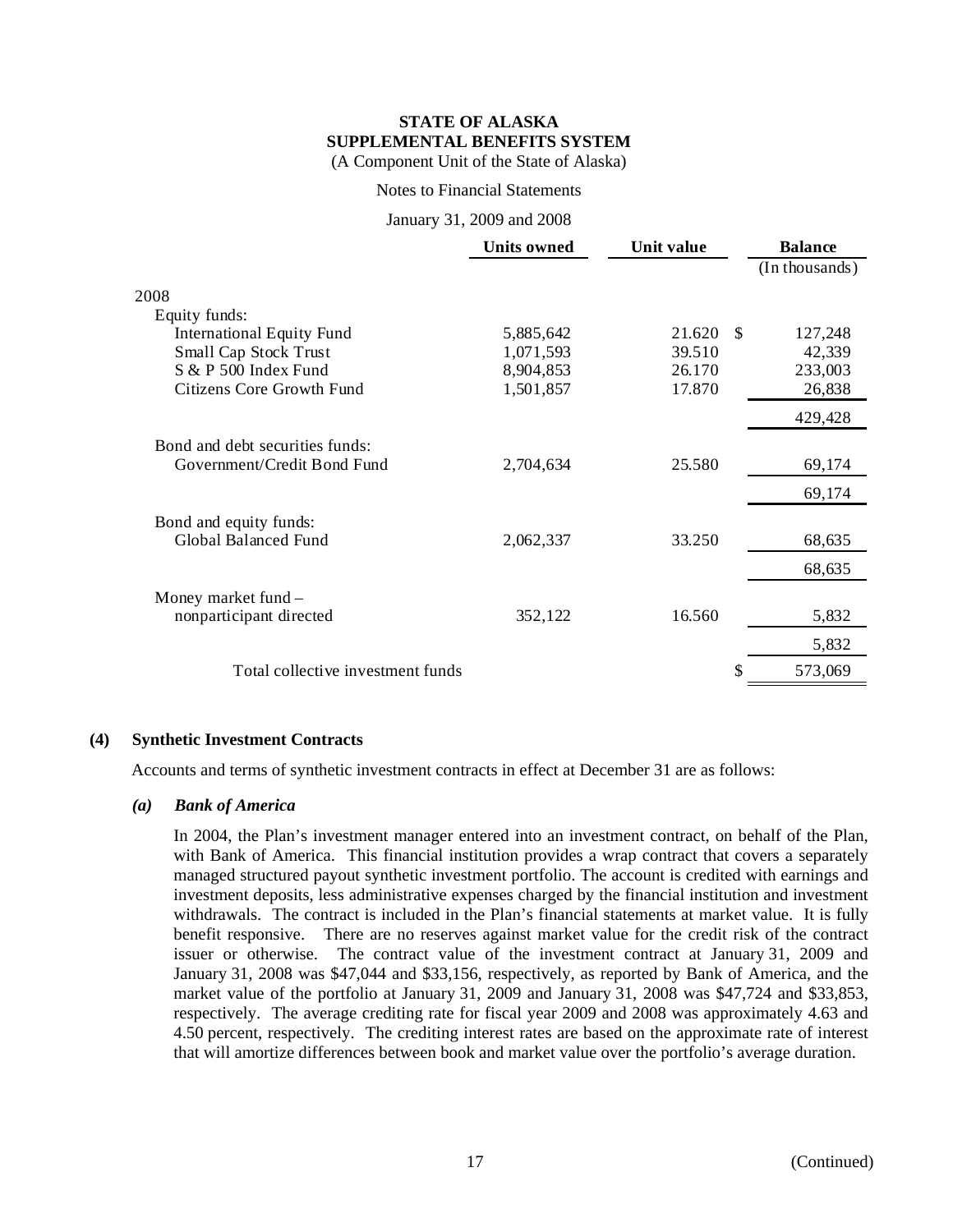Notes to Financial Statements

January 31, 2009 and 2008

## *(b) NATIXIS Financial Products Inc.*

In 2004, the Plan's investment manager entered into an investment contract, on behalf of the Plan, with NATIXIS Financial Products Inc. This financial institution provides a wrap contract that covers a separately managed structured payout synthetic investment portfolio. The account is credited with earnings and investment deposits, less administrative expenses charged by the financial institution and investment withdrawals. The contract is included in the Plan's financial statements at market value. It is fully benefit responsive. There are no reserves against contract value for the credit risk of the contract issuer or otherwise. The contract value of the investment contract at January 31, 2009 and January 31, 2008 was \$47,040 and \$33,156, respectively, as reported by NATIXIS Financial Products Inc, and the market value of the portfolio at January 31, 2009 and January 31, 2008 was \$47,719 and \$33,853, respectively. The average yield and crediting interest rate for fiscal year 2009 and 2008 was approximately 4.63 and 4.50 percent, respectively. The crediting interest rate is based on the approximate rate of interest that will amortize differences between book and market value over the portfolio's average duration.

## *(c) Pacific Life Insurance Co.*

In 2004, the Plan's investment manager entered into an investment contract, on behalf of the Plan, with Pacific Life Insurance Co. This financial institution provides a wrap contract that covers a separately managed structured payout synthetic investment portfolio. The account is credited with earnings and investment deposits, less administrative expenses charged by the financial institution and investment withdrawals. The contract is included in the Plan's financial statements at market value. It is fully benefit responsive. There are no reserves against market value for the credit risk of the contract issuer or otherwise. The contract value of the investment contract at January 31, 2009 and January 31, 2008 was \$47,044 and \$33,156, respectively, as reported by Pacific Life Insurance Co, and the market value of the portfolio at January 31, 2009 and January 31, 2008 was \$47,724 and \$33,853, respectively. The average yield and crediting interest rate for fiscal year 2009 and 2008 was approximately 4.63 and 4.50 percent, respectively. The crediting interest rate is based on the approximate rate of interest that will amortize differences between book and market value over the portfolio's average duration.

## *(d) Rabobank Nederland*

In 2004, the Plan's investment manager entered into an investment contract, on behalf of the Plan, with Rabobank Nederland. This financial institution provides a wrap contract that covers a separately managed constant duration synthetic investment portfolio. The account is credited with earnings and investment deposits, less administrative expenses charged by the financial institution and investment withdrawals. The contract is included in the Plan's financial statements at market value. It is fully benefit responsive. There are no reserves against contract value for the credit risk of the contract issuer or otherwise. The contract value of the investment contract at January 31, 2009 and January 31, 2008 was \$46,930 and \$33,154, respectively, as reported by Rabobank Nederland, and the market value of the portfolio at January 31, 2009 and January 31, 2008 was \$47,714 and \$33,851, respectively. The average yield and crediting interest rate for fiscal year 2009 and 2008 was approximately 4.50 and 5.00 percent, respectively. The crediting interest rate is based on the approximate rate of interest that will amortize differences between book and market value over the portfolio's average duration.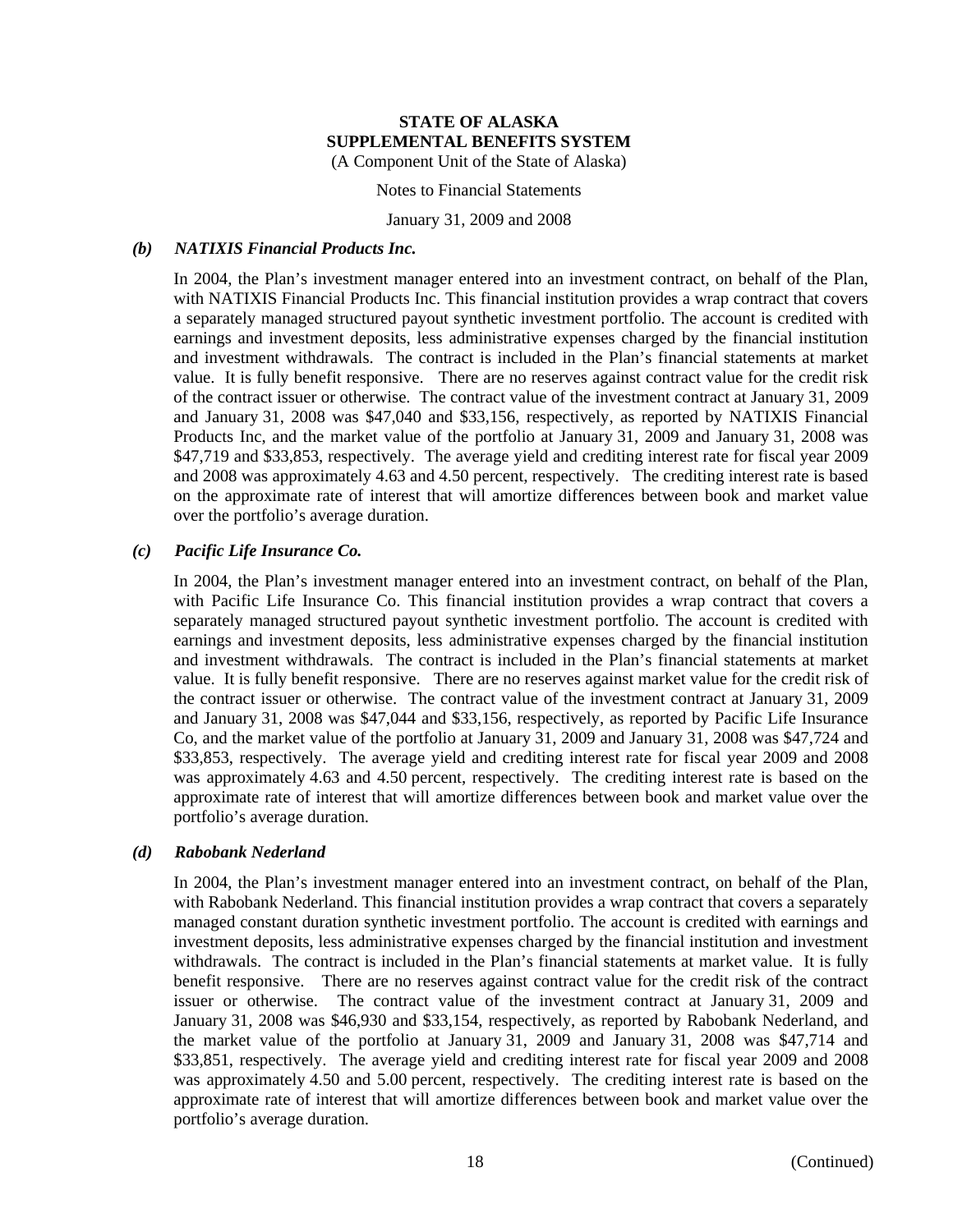Notes to Financial Statements

January 31, 2009 and 2008

## *(e) State Street Bank & Trust Co.*

In 2004, the Plan's investment manager entered into an investment contract, on behalf of the Plan, with State Street Bank & Trust Co. This financial institution provides a wrap contract that covers a separately managed constant duration synthetic investment portfolio. The account is credited with earnings and investment deposits, less administrative expenses charged by the financial institution and investment withdrawals. The contract is included in the Plan's financial statements at market value. It is fully benefit responsive. There are no reserves against contract value for the credit risk of the contract issuer or otherwise. The contract value of the investment contract at January 31, 2009 and January 31, 2008 was \$47,042 and \$33,154, respectively, as reported by State Street Bank & Trust Co. and the market value of the portfolio at January 31, 2009 and January 31, 2008 was \$47,722 and \$33,851, respectively. The average yield and crediting interest rate for fiscal year 2009 and 2008 was approximately 4.63 and 5.00 percent, respectively. The crediting interest rate is based on the approximate rate of interest that will amortize differences between book and market value over the portfolio's average duration.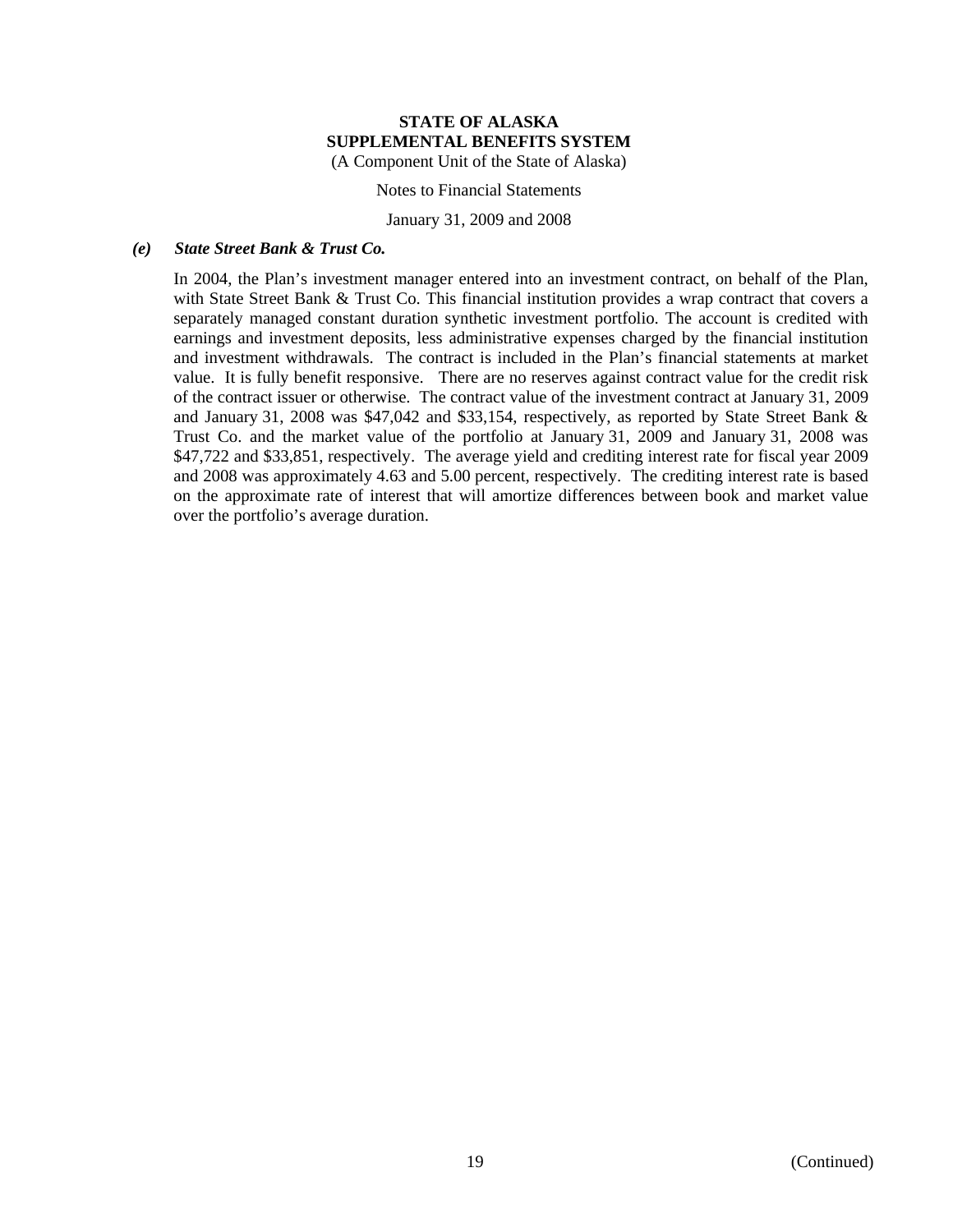#### **STATE OF ALASKA SUPPLEMENTAL BENEFITS SYSTEM**

(A Component Unit of the State of Alaska)

Notes to Financial Statements

January 31, 2009 and 2008

## **(5) Changes in Fiduciary Net Assets**

During the years ended January 31, 2009 and 2008, the following changes in fiduciary net assets by fund took place (in thousands):

|                                                                                                                        | <b>Participant directed</b> |                                                      |                                        |                                                            |                                                                   |
|------------------------------------------------------------------------------------------------------------------------|-----------------------------|------------------------------------------------------|----------------------------------------|------------------------------------------------------------|-------------------------------------------------------------------|
|                                                                                                                        |                             | <b>International</b><br><b>Equity</b><br><b>Fund</b> | <b>Small Cap</b><br><b>Stock Trust</b> | <b>S&amp;P 500</b><br><b>Stock</b><br><b>Index</b><br>Fund | Government /<br><b>Credit</b><br><b>Bond Index</b><br><b>Fund</b> |
| 2009:                                                                                                                  |                             |                                                      |                                        |                                                            |                                                                   |
| Additions (reductions):<br>Contributions:<br>Mandatory contributions<br>Voluntary contributions                        | \$                          | 7,688                                                | 3,765                                  | 10,879                                                     | 2,630                                                             |
| Transfers in                                                                                                           |                             | 96                                                   | 19                                     | 94                                                         | 95                                                                |
| Total contributions                                                                                                    |                             | 7,784                                                | 3,784                                  | 10,973                                                     | 2,725                                                             |
| Government Corporate Bond Fund Settlement                                                                              |                             | $\overline{c}$                                       | $\overline{c}$                         | 39                                                         | 610                                                               |
| Investment income (loss):<br>Net (depreciation) appreciation in fair<br>market value of investments<br>Interest income |                             | (47, 397)                                            | (17, 285)                              | (88, 816)                                                  | 639                                                               |
| Net investment (loss) income                                                                                           |                             | (47, 397)                                            | (17, 285)                              | (88, 816)                                                  | 639                                                               |
| Total (reductions) additions                                                                                           |                             | (39,611)                                             | (13, 499)                              | (77, 804)                                                  | 3,974                                                             |
| Deductions:<br>Benefits paid to participants and<br>purchases of annuity contracts<br>Insurance premiums and           |                             | 4,854                                                | 1,749                                  | 8,281                                                      | 4,540                                                             |
| dependent care assistance<br>reimbursements<br>Administrative expenses:                                                |                             |                                                      |                                        |                                                            |                                                                   |
| Actual expenses paid<br>Expenses deducted from<br>participant accounts                                                 |                             | 134                                                  | 60                                     | 250                                                        | 43                                                                |
| Total deductions                                                                                                       |                             | 4,988                                                | 1,809                                  | 8,531                                                      | 4,583                                                             |
| Net (decrease) increase<br>prior to interfund transfers                                                                |                             | (44, 599)                                            | (15,308)                               | (86, 335)                                                  | (609)                                                             |
| Interfund transfers                                                                                                    |                             | (22, 052)                                            | 4,614                                  | 1,566                                                      | (18, 379)                                                         |
| Net (decrease) increase in<br>net assets held in trust for<br>individuals, organizations,<br>and other governments     |                             | (66, 651)                                            | (10,694)                               | (84,769)                                                   | (18,988)                                                          |
| Net assets, beginning of year                                                                                          |                             | 127,248                                              | 42,339                                 | 233,003                                                    | 69,174                                                            |
| Net assets, end of year                                                                                                | \$                          | 60,597                                               | 31,645                                 | 148,234                                                    | 50,186                                                            |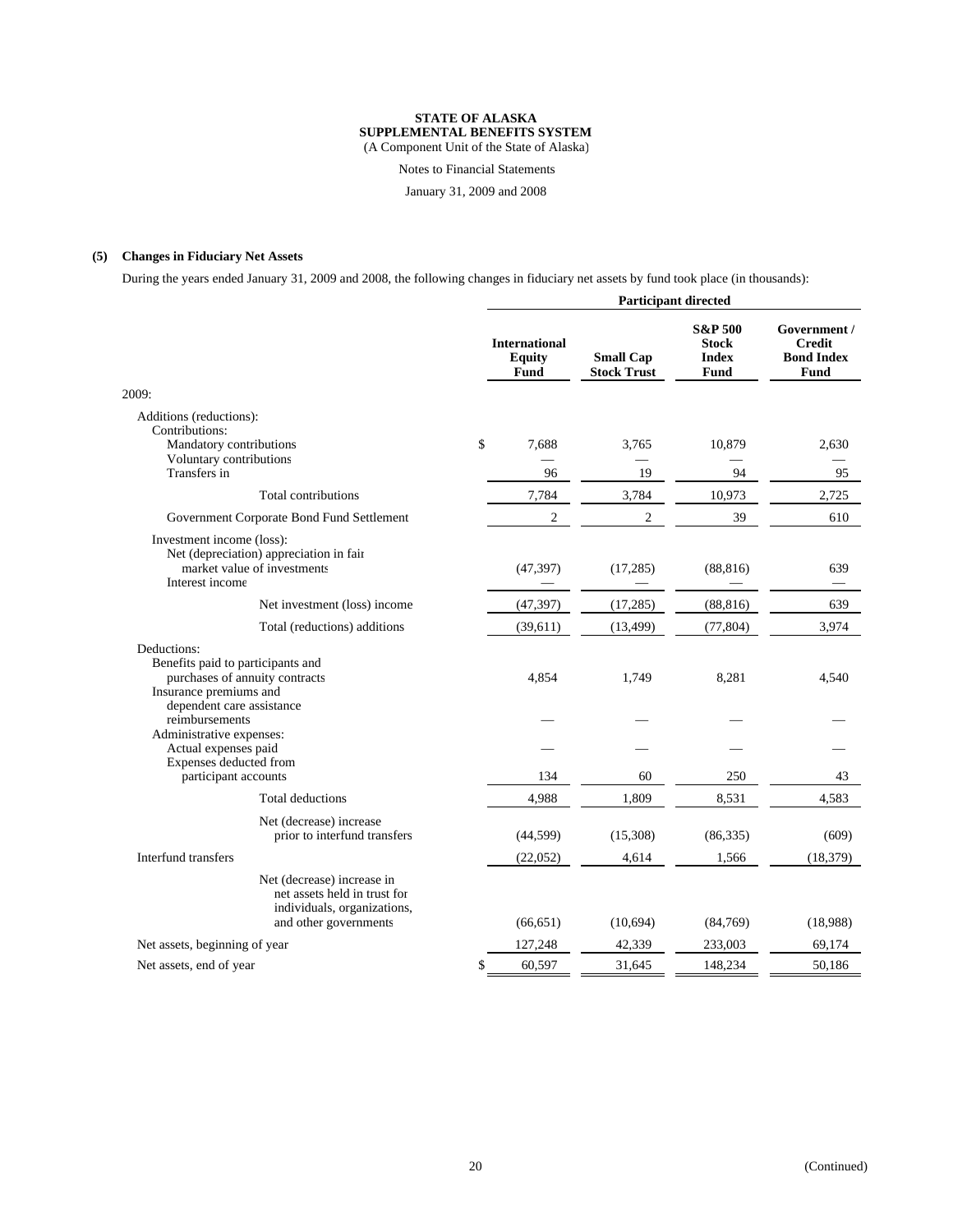|                                          | <b>Participant directed</b>                                       |                                       |                                                             |                                                          |                                             |                                                                            |                                                                |  |  |  |
|------------------------------------------|-------------------------------------------------------------------|---------------------------------------|-------------------------------------------------------------|----------------------------------------------------------|---------------------------------------------|----------------------------------------------------------------------------|----------------------------------------------------------------|--|--|--|
| Global<br><b>Balanced</b><br><b>Fund</b> | <b>Citizens</b><br><b>Core Growth</b><br>Fund                     | <b>Stable</b><br><b>Value</b><br>Fund | World<br><b>Equity</b><br><b>Ex-US Index</b><br><b>Fund</b> | World<br>Gov't Bond<br><b>Ex-US Index</b><br><b>Fund</b> | <b>Russell 3000</b><br><b>Index</b><br>Fund | <b>Sentinel</b><br><b>Sustainable Core</b><br><b>Opportunities</b><br>Fund | RCM<br><b>Sustainable Core</b><br><b>Opportunities</b><br>Fund |  |  |  |
|                                          |                                                                   |                                       |                                                             |                                                          |                                             |                                                                            |                                                                |  |  |  |
| 3,002                                    | 321                                                               | 6,325                                 | 29                                                          | 25                                                       | 42                                          | 1,223                                                                      | 367                                                            |  |  |  |
| $\overline{\phantom{0}}$<br>11           | $\overline{\phantom{0}}$<br>$\hspace{1.0cm} \rule{1.5cm}{0.15cm}$ | 295                                   | $\mathfrak{Z}$                                              | $\overline{\phantom{0}}$                                 |                                             | 25                                                                         | -<br>$\overline{4}$                                            |  |  |  |
| 3,013                                    | 321                                                               | 6,620                                 | 32                                                          | 25                                                       | 42                                          | 1,248                                                                      | 371                                                            |  |  |  |
| $\overline{c}$                           | $\sqrt{2}$                                                        | 13                                    | $\overline{\phantom{0}}$                                    |                                                          |                                             |                                                                            |                                                                |  |  |  |
|                                          |                                                                   |                                       |                                                             |                                                          |                                             |                                                                            |                                                                |  |  |  |
| (18, 667)                                | 478                                                               | 3,501                                 | (233)                                                       | (15)                                                     | (326)                                       | (8, 336)                                                                   | (2,164)                                                        |  |  |  |
|                                          |                                                                   | 5,909                                 |                                                             |                                                          |                                             |                                                                            |                                                                |  |  |  |
| (18, 667)                                | 478                                                               | 9,410                                 | (233)                                                       | (15)                                                     | (326)                                       | (8, 336)                                                                   | (2,164)                                                        |  |  |  |
| (15, 652)                                | 801                                                               | 16,043                                | (201)                                                       | $10\,$                                                   | (284)                                       | (7,088)                                                                    | (1,793)                                                        |  |  |  |
| 3,693                                    | 322                                                               | 28,252                                |                                                             | 17                                                       | $\overline{2}$                              | 602                                                                        | 111                                                            |  |  |  |
|                                          |                                                                   |                                       |                                                             |                                                          |                                             |                                                                            |                                                                |  |  |  |
|                                          |                                                                   |                                       |                                                             |                                                          |                                             |                                                                            |                                                                |  |  |  |
|                                          |                                                                   |                                       |                                                             |                                                          |                                             |                                                                            |                                                                |  |  |  |
| $72\,$                                   | 5                                                                 | 245                                   | 1                                                           | $\mathbf{1}$                                             | $\mathbf{1}$                                | 15                                                                         | 10                                                             |  |  |  |
| 3,765                                    | 327                                                               | 28,497                                | $\mathbf{1}$                                                | 18                                                       | $\overline{3}$                              | 617                                                                        | 121                                                            |  |  |  |
| (19, 417)                                | 474                                                               | (12, 454)                             | (202)                                                       | (8)                                                      | (287)                                       | (7,705)                                                                    | (1, 914)                                                       |  |  |  |
|                                          |                                                                   |                                       | 1,028                                                       | 1,054                                                    | 1,871                                       | 7,705                                                                      |                                                                |  |  |  |
| (5,907)                                  | (27, 312)                                                         | 89,372                                |                                                             |                                                          |                                             |                                                                            | 15,388                                                         |  |  |  |
|                                          |                                                                   |                                       |                                                             |                                                          |                                             |                                                                            |                                                                |  |  |  |
| (25, 324)                                | (26, 838)                                                         | 76,918                                | 826                                                         | 1,046                                                    | 1,584                                       |                                                                            | 13,474                                                         |  |  |  |
| 68,635                                   | 26,838                                                            | 185,518                               |                                                             |                                                          | $\overline{\phantom{m}}$                    |                                                                            |                                                                |  |  |  |
| 43,311                                   |                                                                   | 262,436                               | 826                                                         | 1,046                                                    | 1,584                                       |                                                                            | 13,474                                                         |  |  |  |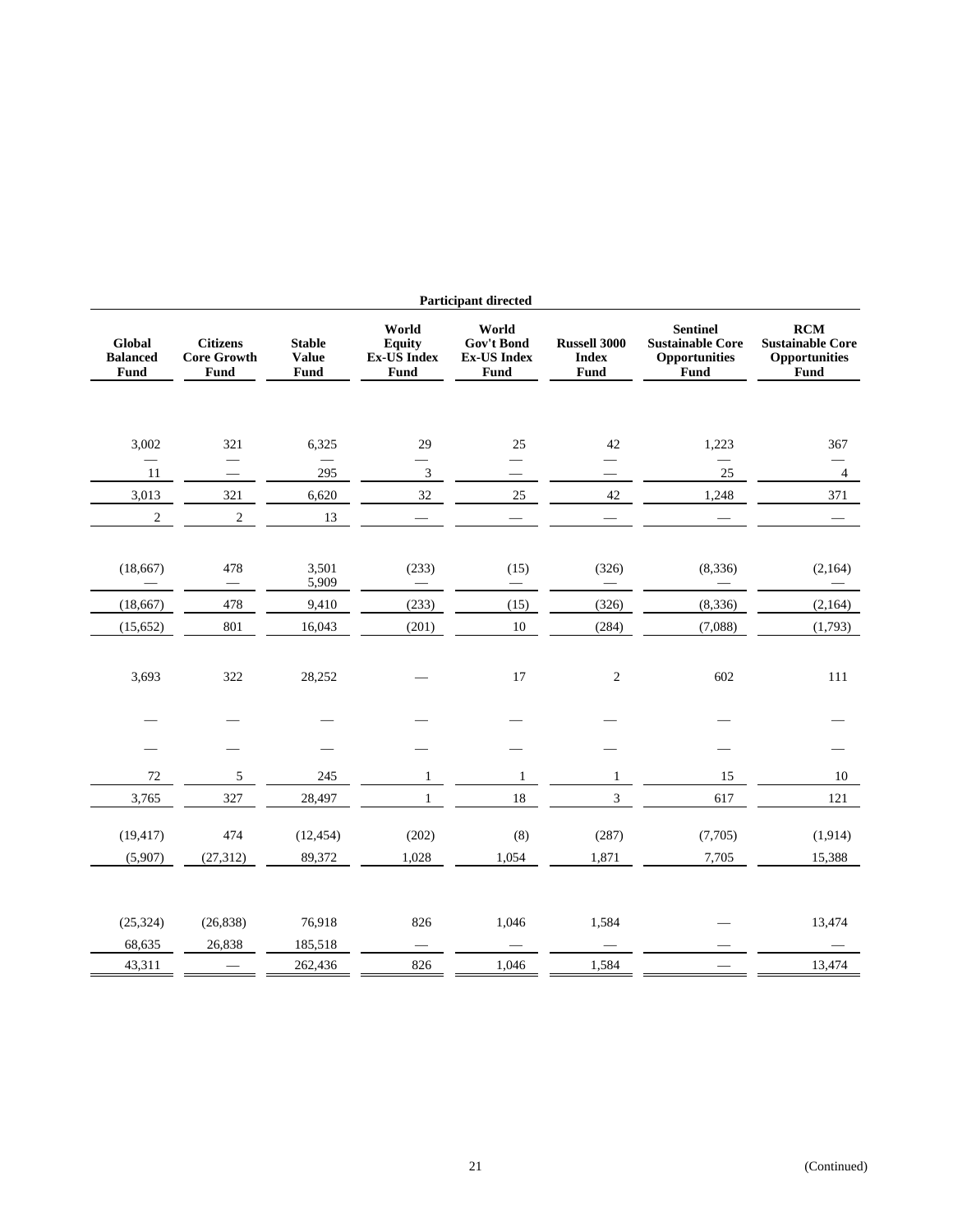| <b>Participant directed</b>                       |                                                         |                                                                          |                                                                                                             |                                                                               |                                         |                                         |                                         |
|---------------------------------------------------|---------------------------------------------------------|--------------------------------------------------------------------------|-------------------------------------------------------------------------------------------------------------|-------------------------------------------------------------------------------|-----------------------------------------|-----------------------------------------|-----------------------------------------|
| <b>Intermediate</b><br><b>Bond</b><br><b>Fund</b> | Long<br><b>US Treasury</b><br><b>Bond Index</b><br>Fund | <b>US Real Estate</b><br><b>Investment</b><br><b>Trust Index</b><br>Fund | <b>US Treasury</b><br><b>Inflation</b><br><b>Protection</b><br><b>Securities Index Money Market</b><br>Fund | <b>State Street</b><br><b>Institutional</b><br><b>Treasury</b><br><b>Fund</b> | Alaska<br><b>Target</b><br>2010<br>Fund | Alaska<br><b>Target</b><br>2015<br>Fund | Alaska<br><b>Target</b><br>2020<br>Fund |
| 336                                               | 114                                                     | 25                                                                       | 41                                                                                                          | 208                                                                           | 1,038                                   | 2,747                                   | 1,409                                   |
|                                                   |                                                         | $\overline{\phantom{0}}$                                                 | $\overline{\phantom{0}}$                                                                                    |                                                                               | $\sqrt{2}$                              | 46                                      | 4                                       |
| 336                                               | 114                                                     | 25                                                                       | 41                                                                                                          | 208                                                                           | 1,040                                   | 2,793                                   | 1,413                                   |
|                                                   |                                                         |                                                                          |                                                                                                             | $\overline{\phantom{m}}$                                                      |                                         | $\overline{9}$                          |                                         |
| 693                                               | 222<br>$\overline{\phantom{m}}$                         | (303)<br>$\overbrace{\phantom{12322111}}$                                | (61)                                                                                                        | 3                                                                             | (1,306)                                 | (11,991)                                | (8,307)                                 |
| 693                                               | 222                                                     | (303)                                                                    | (61)                                                                                                        | 3                                                                             | (1, 306)                                | (11,991)                                | (8,307)                                 |
| 1,029                                             | 336                                                     | (278)                                                                    | (20)                                                                                                        | 211                                                                           | (266)                                   | (9,189)                                 | (6,894)                                 |
| 345                                               | 84                                                      | 5                                                                        | 53                                                                                                          | 235                                                                           | 2,582                                   | 3,180                                   | 660                                     |
|                                                   |                                                         |                                                                          |                                                                                                             |                                                                               |                                         |                                         |                                         |
| 10                                                | $\sqrt{5}$                                              | $\mathbf{1}$                                                             | $\mathbf{1}$                                                                                                | $\mathfrak{Z}$                                                                | 41                                      | 82                                      | 31                                      |
| 355                                               | 89                                                      | $\overline{6}$                                                           | 54                                                                                                          | 238                                                                           | 2,623                                   | 3,262                                   | 691                                     |
| 674<br>18,314                                     | 247<br>7,271                                            | (284)<br>1,718                                                           | (74)<br>3,079                                                                                               | (27)<br>6,597                                                                 | (2,889)<br>(1,899)                      | (12, 451)<br>(4,027)                    | (7,585)<br>(1,888)                      |
| 18,988                                            | 7,518                                                   | 1,434                                                                    | 3,005                                                                                                       | 6,570                                                                         | (4,788)<br>40,639                       | (16, 478)<br>79,438                     | (9, 473)<br>28,796                      |
| 18,988                                            | 7,518                                                   | 1,434                                                                    | 3,005                                                                                                       | 6,570                                                                         | 35,851                                  | 62,960                                  | 19,323                                  |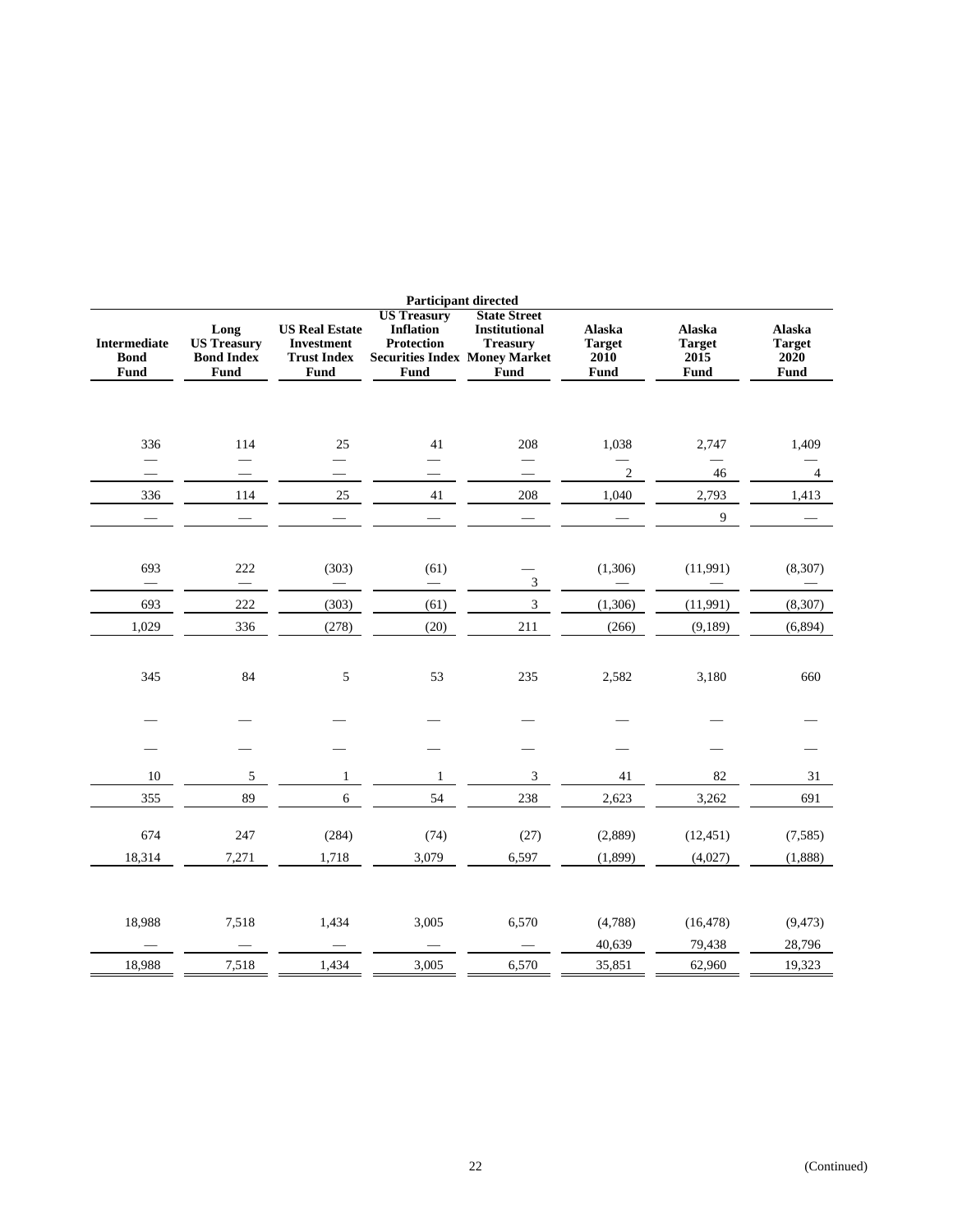| <b>Participant directed</b>                     |                                           |                                                        | Nonparticipant directed               |                                        |                                    |                     |              |
|-------------------------------------------------|-------------------------------------------|--------------------------------------------------------|---------------------------------------|----------------------------------------|------------------------------------|---------------------|--------------|
| Alaska<br><b>Target</b><br>2025<br><b>Trust</b> | Alaska<br><b>Balanced</b><br><b>Trust</b> | Alaska<br>Long-Term<br><b>Balanced</b><br><b>Trust</b> | <b>Money</b><br><b>Market</b><br>Fund | <b>Cash and</b><br>cash<br>equivalents | <b>Contributions</b><br>receivable | Accrued<br>expenses | <b>Total</b> |
|                                                 |                                           |                                                        |                                       |                                        |                                    |                     |              |
| 992                                             | 40,350                                    | 47,571                                                 |                                       |                                        | 746                                |                     | 131,873      |
| $\overline{\phantom{0}}$<br>77                  | 112                                       | $\overline{\phantom{0}}$<br>110                        |                                       | 4,059                                  | (73)                               |                     | 3,986<br>993 |
| 1,069                                           | 40,462                                    | 47,681                                                 |                                       | 4,059                                  | 673                                |                     | 136,852      |
|                                                 | 135                                       | 6                                                      | (707)                                 |                                        |                                    |                     | 113          |
|                                                 |                                           |                                                        |                                       |                                        |                                    |                     |              |
| (3,490)                                         | (158,706)                                 | (48, 045)                                              |                                       |                                        |                                    |                     | (409, 915)   |
|                                                 |                                           | 6                                                      | 76                                    | $\mathfrak z$                          |                                    |                     | 5,997        |
| (3,490)                                         | (158, 706)                                | (48,039)                                               | 76                                    | 3                                      |                                    |                     | (403, 918)   |
| (2,421)                                         | (118, 109)                                | (352)                                                  | (631)                                 | 4,062                                  | 673                                |                     | (266,953)    |
|                                                 |                                           |                                                        |                                       |                                        |                                    |                     |              |
| 490                                             | 59,100                                    | 11,259                                                 |                                       |                                        |                                    |                     | 130,416      |
|                                                 |                                           |                                                        |                                       |                                        |                                    |                     |              |
|                                                 |                                           |                                                        |                                       | 4,129                                  |                                    | (165)               | 3,964        |
|                                                 |                                           |                                                        | 1,728                                 | 1,594                                  |                                    | (159)               | 3,163        |
| $\,8\,$                                         | 1,315                                     | 819                                                    | (3, 153)                              |                                        |                                    |                     |              |
| 498                                             | 60,415                                    | 12,078                                                 | (1, 425)                              | 5,723                                  |                                    | (324)               | 137,543      |
|                                                 |                                           |                                                        |                                       |                                        |                                    |                     |              |
| (2,919)                                         | (178, 524)                                | (12, 430)                                              | 794                                   | (1,661)                                | 673                                | 324                 | (404, 496)   |
| (40)                                            | (64, 587)                                 | (13, 486)                                              | (1,500)                               | 1,500                                  |                                    |                     |              |
|                                                 |                                           |                                                        |                                       |                                        |                                    |                     |              |
| (2,959)                                         | (243, 111)                                | (25,916)                                               | (706)                                 | (161)                                  | 673                                | 324                 | (404, 496)   |
| 9,034                                           | 1,116,647                                 | 176,381                                                | 5,832                                 | 1,234                                  | 6,203                              | (1,283)             | 2,215,676    |
| 6,075                                           | 873,536                                   | 150,465                                                | 5,126                                 | 1,073                                  | 6,876                              | (959)               | 1,811,180    |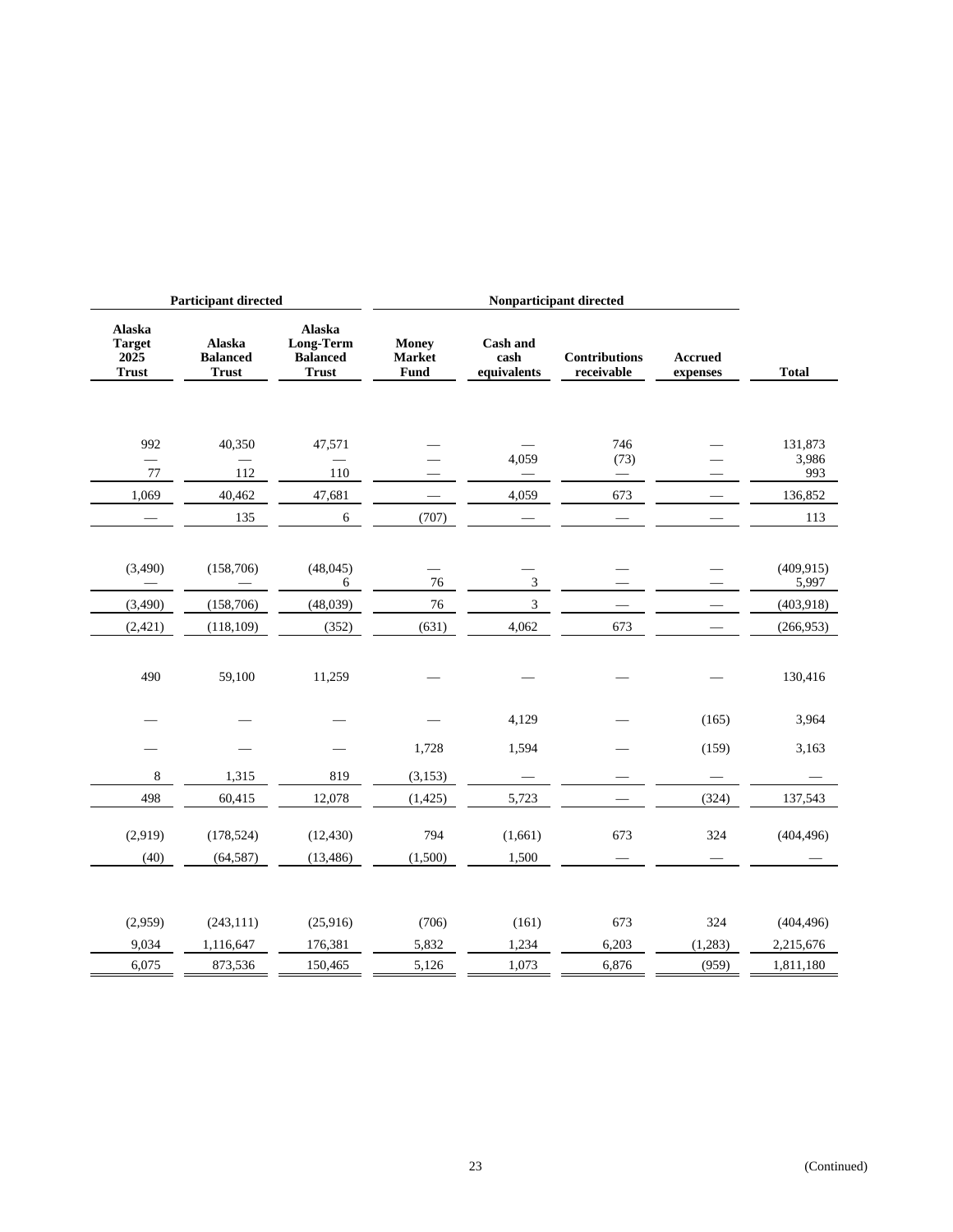#### **STATE OF ALASKA SUPPLEMENTAL BENEFITS SYSTEM**

(A Component Unit of the State of Alaska)

Notes to Financial Statements

January 31, 2009 and 2008

## **(5) Changes in Fiduciary Net Assets (cont.)**

|                                                                                                                        | <b>Participant directed</b> |                                               |                                        |                                               |                                                            |
|------------------------------------------------------------------------------------------------------------------------|-----------------------------|-----------------------------------------------|----------------------------------------|-----------------------------------------------|------------------------------------------------------------|
|                                                                                                                        |                             | <b>International</b><br><b>Equity</b><br>Fund | <b>Small Cap</b><br><b>Stock Trust</b> | <b>Citizens</b><br><b>Core Growth</b><br>Fund | <b>S&amp;P 500</b><br><b>Stock</b><br><b>Index</b><br>Fund |
| 2008:                                                                                                                  |                             |                                               |                                        |                                               |                                                            |
| Additions (reductions):<br>Contributions:<br>Mandatory contributions<br>Voluntary contributions                        | \$                          | 8,288                                         | 3,848                                  | 1,555                                         | 11,167                                                     |
| Transfers in                                                                                                           |                             | 153                                           | 76                                     | 7                                             | 34                                                         |
| Total contributions                                                                                                    |                             | 8,441                                         | 3,924                                  | 1,562                                         | 11,201                                                     |
| Government Corporate Bond Fund Settlement                                                                              |                             |                                               |                                        |                                               |                                                            |
| Investment income (loss):<br>Net appreciation (depreciation) in fair<br>market value of investments<br>Interest income |                             | 3,332                                         | (4,812)                                | (688)                                         | (4,948)                                                    |
| Net investment income (loss)                                                                                           |                             | 3,332                                         | (4, 812)                               | (688)                                         | (4,948)                                                    |
| Total additions (reductions)                                                                                           |                             | 11,773                                        | (888)                                  | 874                                           | 6,253                                                      |
| Deductions:<br>Benefits paid to participants and<br>purchases of annuity contracts<br>Insurance premiums and           |                             | 8,569                                         | 4,011                                  | 1,543                                         | 18,937                                                     |
| dependent care assistance<br>reimbursements<br>Administrative expenses:                                                |                             |                                               |                                        |                                               |                                                            |
| Actual expenses paid<br>Expenses deducted from                                                                         |                             |                                               |                                        |                                               |                                                            |
| participant accounts                                                                                                   |                             | 184                                           | 74                                     | 36                                            | 315                                                        |
| Total deductions                                                                                                       |                             | 8,753                                         | 4,085                                  | 1,579                                         | 19,252                                                     |
| Net increase (decrease)<br>prior to interfund transfers                                                                |                             | 3,020                                         | (4,973)                                | (705)                                         | (12,999)                                                   |
| Interfund transfers                                                                                                    |                             | (21,202)                                      | (9,889)                                | 8,072                                         | (26, 468)                                                  |
| Net increase (decrease) in<br>net assets held in trust for<br>individuals, organizations,<br>and other governments     |                             | (18, 182)                                     | (14, 862)                              | 7,367                                         | (39, 467)                                                  |
| Net assets, beginning of year                                                                                          |                             | 145,430                                       | 57,201                                 | 19,471                                        | 272,470                                                    |
| Net assets, end of year                                                                                                | \$                          | 127,248                                       | 42,339                                 | 26,838                                        | 233,003                                                    |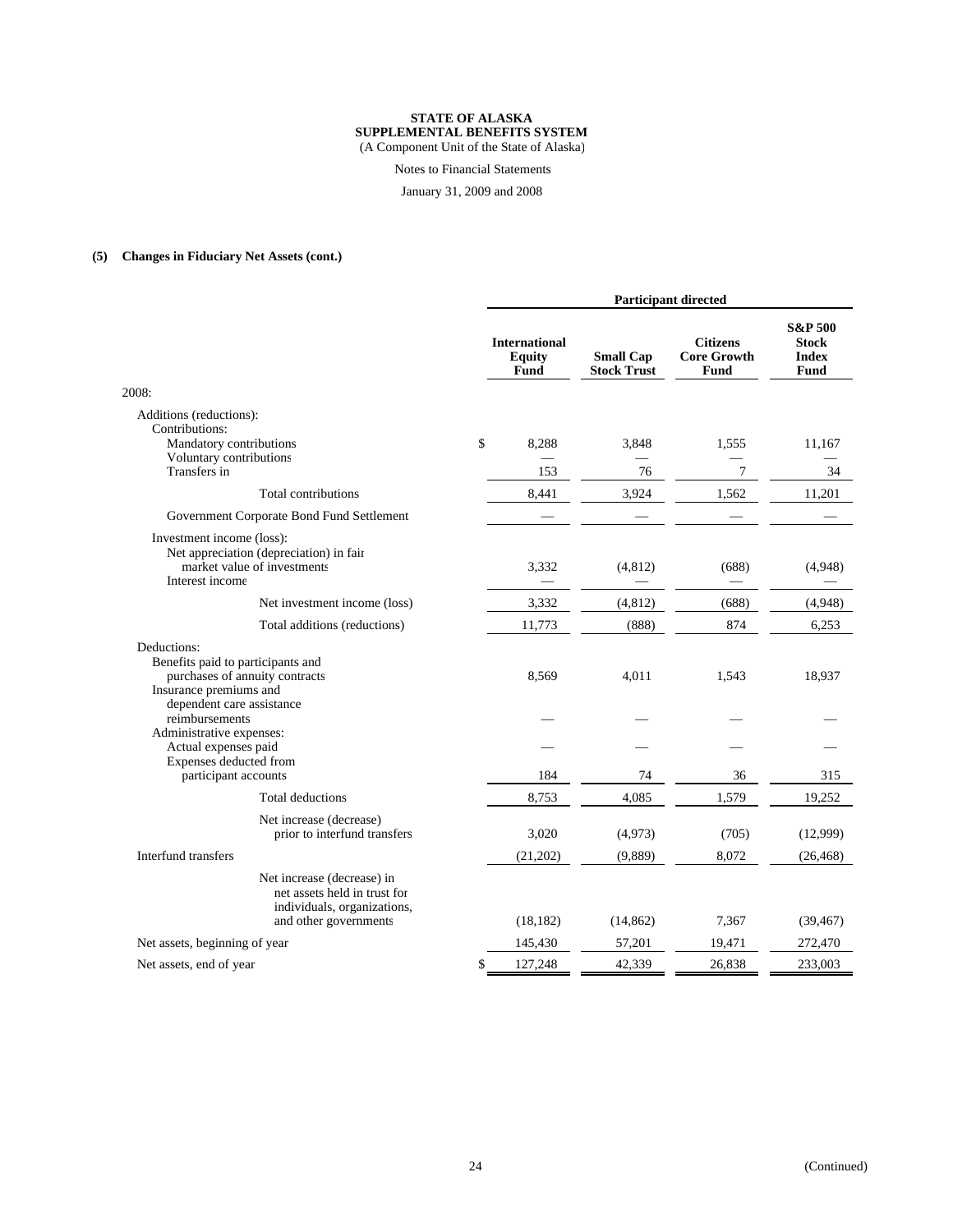|                                   |                                                              |                                                                 |                                                    | <b>Participant directed</b>           |                                                |                                         |                                         |
|-----------------------------------|--------------------------------------------------------------|-----------------------------------------------------------------|----------------------------------------------------|---------------------------------------|------------------------------------------------|-----------------------------------------|-----------------------------------------|
| Global<br><b>Balanced</b><br>Fund | <b>Tactical</b><br><b>Asset</b><br><b>Allocation</b><br>Fund | <b>Daily</b><br>Government/<br>Corporate<br><b>Bond</b><br>Fund | Government<br><b>Credit</b><br><b>Bond</b><br>Fund | <b>Stable</b><br><b>Value</b><br>Fund | <b>Alaska</b><br><b>Target</b><br>2010<br>Fund | Alaska<br><b>Target</b><br>2015<br>Fund | Alaska<br><b>Target</b><br>2020<br>Fund |
| 2,888                             | 509<br>$\qquad \qquad$                                       | 790<br>÷.                                                       | 655<br>$\overline{\phantom{0}}$                    | 3,670                                 | 1,051<br>$\overline{\phantom{0}}$              | 2,825                                   | 1,459                                   |
| 44                                | 12                                                           | $\overline{\mathbf{4}}$                                         | $\mathbf{1}$                                       | 69                                    | 45                                             | $\sqrt{2}$                              | 28                                      |
| 2,932                             | 521                                                          | 794                                                             | 656                                                | 3,739                                 | 1,096                                          | 2,827                                   | 1,487                                   |
|                                   |                                                              |                                                                 | 5,549                                              |                                       |                                                |                                         |                                         |
| (706)                             | 1,023                                                        | (5,391)                                                         | 1,889                                              | 5,111<br>7,044                        | 2,203                                          | 2,996                                   | (110)                                   |
| (706)                             | 1,023                                                        | (5, 391)                                                        | 1,889                                              | 12,155                                | 2,203                                          | 2,996                                   | (110)                                   |
| 2,226                             | 1,544                                                        | (4, 597)                                                        | 8,094                                              | 15,894                                | 3,299                                          | 5,823                                   | 1,377                                   |
| 4,824                             | 1,518                                                        | 2,483                                                           | 894                                                | 21,209                                | 5,160                                          | 4,981                                   | 843                                     |
|                                   |                                                              |                                                                 |                                                    |                                       |                                                |                                         |                                         |
|                                   |                                                              |                                                                 |                                                    |                                       |                                                |                                         |                                         |
| 83                                | 15                                                           | 23                                                              | 25                                                 | 174                                   | 43                                             | 93                                      | 35                                      |
| 4,907                             | 1,533                                                        | 2,506                                                           | 919                                                | 21,383                                | 5,203                                          | 5,074                                   | 878                                     |
| (2,681)                           | 11                                                           | (7, 103)                                                        | 7,175                                              | (5,489)                               | (1,904)                                        | 749                                     | 499                                     |
| 2,923                             | (24, 864)                                                    | (28, 426)                                                       | 61,999                                             | 55,072                                | 2,312                                          | (6,959)                                 | (515)                                   |
|                                   |                                                              |                                                                 |                                                    |                                       |                                                |                                         |                                         |
| 242                               | (24, 853)                                                    | (35, 529)                                                       | 69,174                                             | 49,583                                | 408                                            | (6,210)                                 | (16)                                    |
| 68,393                            | 24,853                                                       | 35,529                                                          |                                                    | 135,935                               | 40,231                                         | 85,648                                  | 28,812                                  |
| 68,635                            |                                                              |                                                                 | 69,174                                             | 185,518                               | 40,639                                         | 79,438                                  | 28,796                                  |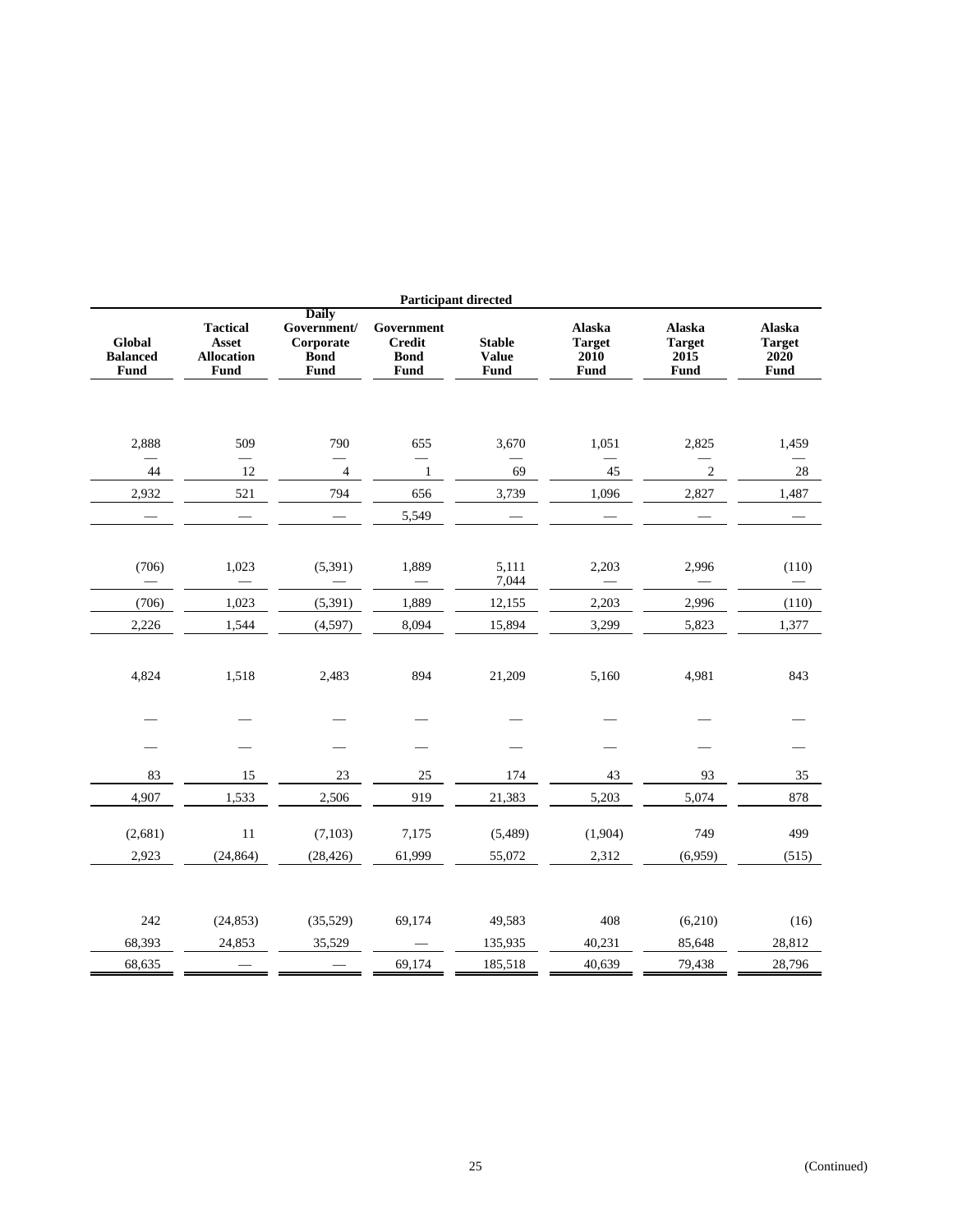| <b>Participant directed</b>                     |                                           |                                                               | Nonparticipant directed        |                                        |                                    |                     |                |
|-------------------------------------------------|-------------------------------------------|---------------------------------------------------------------|--------------------------------|----------------------------------------|------------------------------------|---------------------|----------------|
| Alaska<br><b>Target</b><br>2025<br><b>Trust</b> | Alaska<br><b>Balanced</b><br><b>Trust</b> | Alaska<br><b>Long Term</b><br><b>Balanced</b><br><b>Trust</b> | <b>Money</b><br>Market<br>Fund | <b>Cash and</b><br>cash<br>equivalents | <b>Contributions</b><br>receivable | Accrued<br>expenses | <b>Total</b>   |
|                                                 |                                           |                                                               |                                |                                        |                                    |                     |                |
| 791                                             | 40,982                                    | 40,291                                                        |                                |                                        | 264                                |                     | 121,033        |
| 52                                              | 285                                       | 572                                                           |                                | 4,987                                  | 6                                  |                     | 4,993<br>1,384 |
| 843                                             | 41,267                                    | 40,863                                                        |                                | 4,987                                  | 270                                |                     | 127,410        |
| $\qquad \qquad -$                               |                                           |                                                               | 749                            | $\overbrace{\phantom{12333}}$          |                                    |                     | 6,298          |
|                                                 |                                           |                                                               |                                |                                        |                                    |                     |                |
| (424)                                           | 56,741                                    | 2,262                                                         |                                |                                        |                                    |                     | 58,478         |
|                                                 |                                           |                                                               | 178                            | 164                                    |                                    |                     | 7,386          |
| (424)                                           | 56,741                                    | 2,262                                                         | 178                            | 164                                    | $\overline{\phantom{0}}$           |                     | 65,864         |
| 419                                             | 98,008                                    | 43,125                                                        | 927                            | 5,151                                  | 270                                |                     | 199,572        |
|                                                 |                                           |                                                               |                                |                                        |                                    |                     |                |
| 164                                             | 78,023                                    | 13,314                                                        |                                |                                        |                                    |                     | 166,473        |
|                                                 |                                           |                                                               |                                |                                        |                                    |                     |                |
|                                                 |                                           |                                                               |                                | 5,323                                  |                                    | (374)               | 4,949          |
|                                                 |                                           |                                                               | 1,656                          | 1,311                                  |                                    | 123                 | 3,090          |
| 8                                               | 1,414                                     | 723                                                           | (3,245)                        |                                        |                                    |                     |                |
| 172                                             | 79,437                                    | 14,037                                                        | (1, 589)                       | 6,634                                  |                                    | (251)               | 174,512        |
|                                                 |                                           |                                                               |                                |                                        |                                    |                     |                |
| 247                                             | 18,571                                    | 29,088                                                        | 2,516                          | (1, 483)                               | 270                                | 251                 | 25,060         |
| 1,572                                           | (31,548)                                  | 17,921                                                        | (1,500)                        | 1,500                                  |                                    |                     |                |
|                                                 |                                           |                                                               |                                |                                        |                                    |                     |                |
| 1,819                                           | (12, 977)                                 | 47,009                                                        | 1,016                          | 17                                     | 270                                | 251                 | 25,060         |
| 7,215                                           | 1,129,624                                 | 129,372                                                       | 4,816                          | 1,217                                  | 5,933                              | (1, 534)            | 2,190,616      |
| 9,034                                           | 1,116,647                                 | 176,381                                                       | 5,832                          | 1,234                                  | 6,203                              | (1,283)             | 2,215,676      |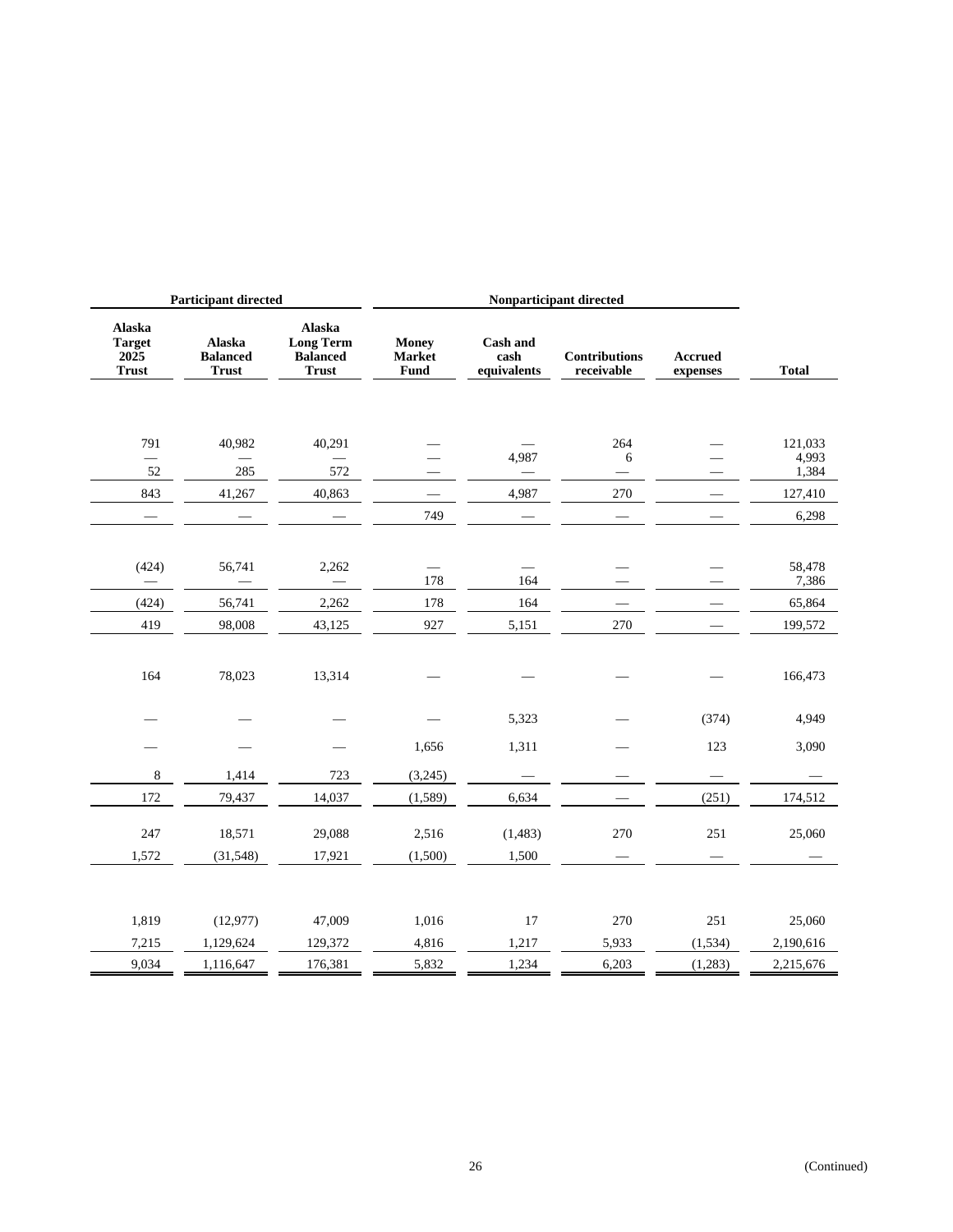#### Notes to Financial Statements

#### January 31, 2009 and 2008

## **(6) Investment Loss Trust Fund**

Deposits with contract values of \$131,805 at January 31, 1991 were invested in guaranteed investment contracts with Executive Life Insurance Company (Executive Life), which was taken over by California State Regulators in April 1991, resulting in uncertainty about the value of these Plan assets.

To address this situation, the Investment Loss Trust Fund (Fund) was established by Alaska Statute 37.14.300. The Alaska Department of Administration is to spend that Fund as necessary to hold participants in the Plan and annuity holders (with Executive Life) harmless from a loss of value in the investment and annuity contracts issued by Executive Life.

The hold harmless loss limit was the principal plus accrued interest through May 3, 1991, plus earnings by the Fund on that balance since that date, less a portion of earnings to be used to pursue recovery (at a 1% rate) of the investment value and protect the interest of Plan participants and annuity holders. Unpaid annuity amounts due to current annuity holders under contracts issued by Executive Life are also covered by the Fund.

The Fund was capitalized with \$138,100 of appropriations by the State. The physical control and ownership of the assets of the Fund are under the control of the State, and not the Plan. However, through the Fund legislation and the Partial Interim Settlement Agreement in *Maupin, et al vs. State of Alaska, et al*, 3AN–91–6006 Civil, the participants in the Plan are held harmless to the extent allowed by law. Therefore, the amount represented by the asset, the Fund, is the amount computed to be the incremented hold harmless limit.

In February 1994, the State and the Plan elected to opt out of the plan of rehabilitation for Executive Life. By that action, which covered the guaranteed investment contracts issued before January 1, 1989, and a favorable ruling by the California Court of Appeals (as supported by the election of the California Supreme Court not to hear a further appeal of that ruling) which related to the contracts issued after 1989, the Plan received from the conservator, and therefore ultimately the State of Alaska received payments of \$142,946 through January 31, 2009.

The availability of the amounts from the conservator did not affect the Partial Interim Settlement Agreement approved in 1992 by the Alaska Superior Court in *Maupin, et al vs. State of Alaska* as it related to the accounts of individual participants. From May 1991 through October 1995, the Plan recorded the assets of the Fund in lieu of carrying the Executive Life investment contracts. Also included were assets set aside to hold harmless those who had continuing annuity contracts with Aurora National Life Assurance Company.

At January 31, 2009 and 2008, the Fund was comprised as follows:

|                           | 2009 |      | 2008 |  |
|---------------------------|------|------|------|--|
| Cash and cash equivalents |      | .862 | .849 |  |

With the receipt of the October 1995 Executive Life Settlements, the amounts represented by Investment Loss Trust Fund assets, and the accumulated earnings thereon in individual accounts, were moved to the corresponding member's regular annuity plan account and their Investment Loss Trust Fund account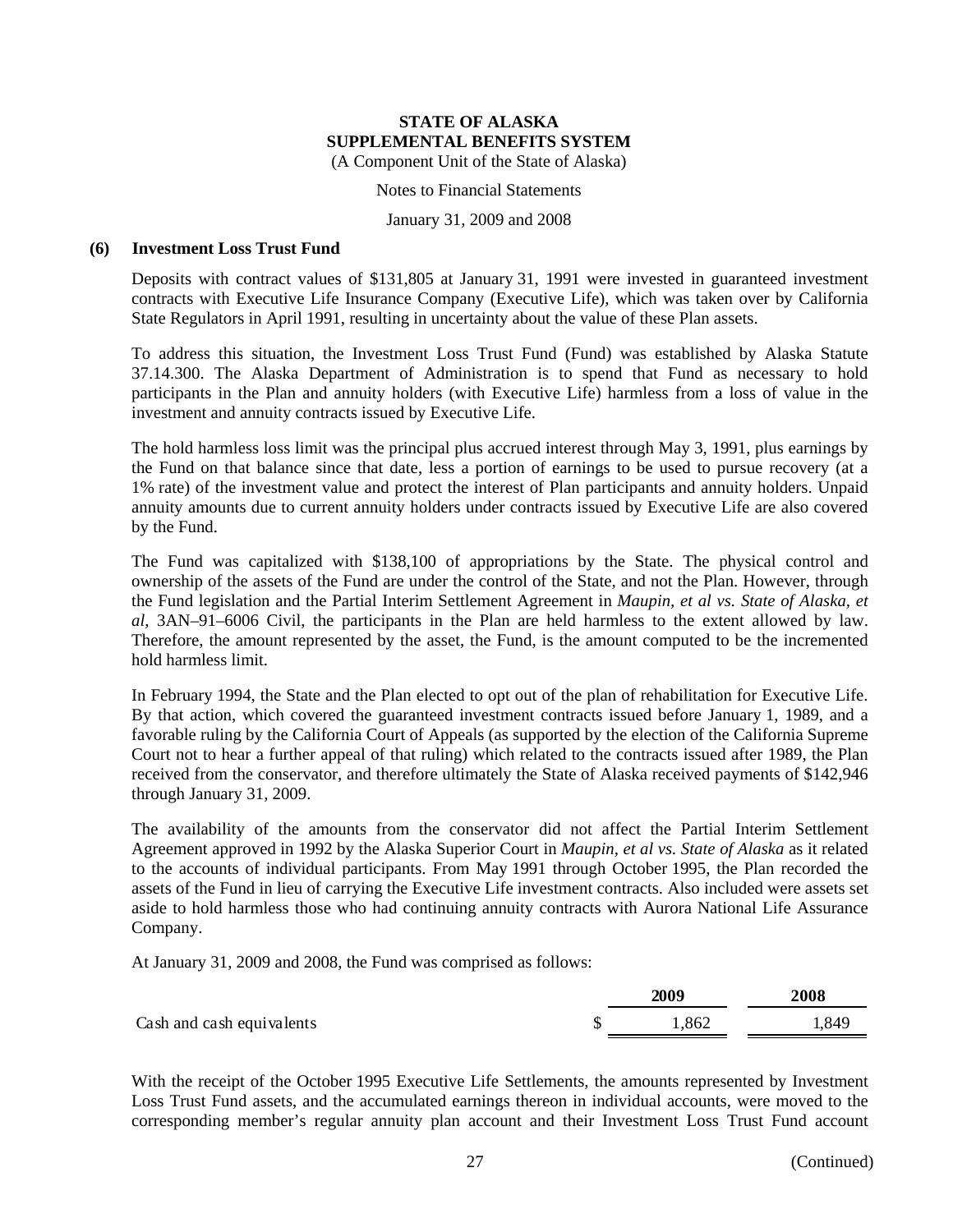## Notes to Financial Statements

#### January 31, 2009 and 2008

closed. In April 1996, the Alaska Superior Court approved a final settlement with the State of Alaska that does not contemplate the making of any further payments by the State of Alaska to the members of the Class in *Maupin, et al vs. State of Alaska* beyond the payments already made pursuant to the Partial Interim Settlement Agreement described previously. During 2000, the State of Alaska Legislature appropriated a portion of the Fund assets, totaling \$4 million, to be used for other purposes.

The remaining assets of the Fund relate to continuing annuity contracts with Executive Life and are managed by the State Treasury.

## **(7) Deposit and Investment Risk**

#### *(a) Interest Rate Risk*

Interest rate risk is the risk that changes in interest rates will adversely affect the fair value of an investment.

## **Collective Investment and Money Market Funds**

The Board contracts with external investment managers who maintain collective investment funds. Managers selected to manage investments for the Plan are subject to the provisions of the collective investment funds the Board has selected. In addition, the Plan maintains a balance in a commingled money market portfolio.

The Board does not have a policy to limit interest rate risk for these investments. The weighted average maturity of the money market portfolio was 43.87 days at January 31, 2009.

## **Short–Term Fixed Income Pool**

The Investment Loss Trust Fund and the Plan's cash and cash equivalents are invested in the State's internally managed Short-term Fixed Income Pool. As a means of limiting its exposure to fair value losses arising from increasing interest rates, Treasury's investment policy limits individual fixed rate securities to fourteen months in maturity or fourteen months expected average life at the time of purchase. Floating rate securities are limited to three years in maturity or three years expected average life at the time of purchase. Treasury utilizes the actual maturity date for commercial paper and twelve month prepay speeds for other securities. At January 31, 2009, the expected average life of individual fixed rate securities ranged from one day to ten months and the expected average life of floating rate securities ranged from six days to five months.

## **Stable Value Fund**

The Board contracts with an external investment manager who is given the authority to invest in synthetic investment contracts and a reserve. This external manager also manages the securities underlying the synthetic investment contracts.

Through the Board investment policy, exposure to fair value losses arising from increasing interest rates is managed by limiting the duration on synthetic investment contracts as follows:

For constant duration synthetic investment contracts, duration cannot exceed the longer of six years or the duration of the Barclays Capital Intermediate Aggregate Index plus one–half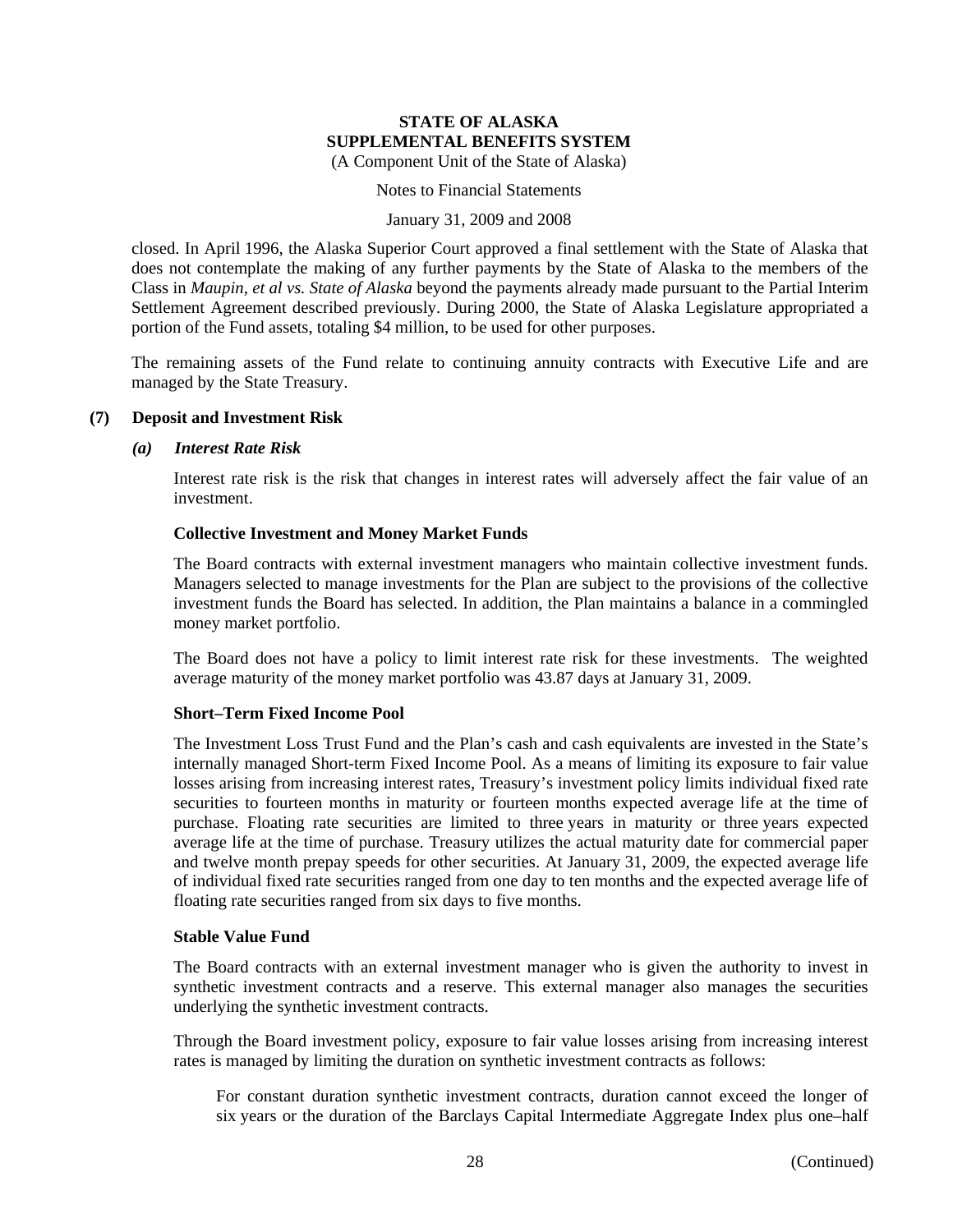Notes to Financial Statements

#### January 31, 2009 and 2008

year. The aggregate duration of the constant duration synthetic investment contracts was 3.02 years at January 31, 2009. The duration of the Barclays Capital Intermediate Aggregate Index was 2.87 years at January 31, 2009.

Duration is a measure of interest rate risk. In the case of the Plan's constant duration synthetic investment contracts, duration is the fair value weighted average term to maturity of all fixed income securities underlying the contracts and their related cash flows. Duration of the Plan's structured payout synthetic investment contracts is the weighted average maturity of the contract payments.

The Board does not have a policy to limit interest rate risk for the reserve. The balance in the Reserve is invested in the custodian's Short-term Investment Fund which had a weighted average maturity of thirty-three days at January 31, 2009.

#### **Pooled Investment Funds**

The Board contracts with an external investment manager who is given the authority to invest funds in a wholly owned pooled environment to accommodate ten participant directed funds. Through the Board's investment policy, exposure to fair value losses arising from increasing interest rates is managed by limiting the duration as follows:

For government and corporate debt securities, duration is limited to  $\pm$  0.20 years of the Barclays Aggregate Bond Index. At January 31, 2009, the duration of the government and corporate debt securities was 3.70 years and the duration of the Aggregate Bond Trust was 3.79 years.

Duration is a measure of a security's sensitivity to a 100–basis point change in interest rates. Duration, for the securities in the pooled investment funds, is the fair value weighted average term to maturity for each security taking into account all related cash flows.

The Board does not have a policy to limit interest rate risk for funds held in foreign currency, the custodian's short–term investment fund or commercial paper.

## *(b) Credit Risk*

Credit risk is the risk that an issuer or other counter party to an investment will not fulfill its obligations.

The Board does not have a policy to limit credit risk for the Plan's Collective Investment Funds and commingled money market portfolio. These investments are not rated.

The Plan's Collective Investment Funds may lend assets or transfer securities to broker agents or other entities for collateral in the form of cash or securities and simultaneously agree to return the collateral for the same securities in the future. There is credit risk associated with the lending transactions. The risk exists that an issuer or other counter party to an investment will not fulfill its obligations and a loss results from counterparty failure or default on a loaned security.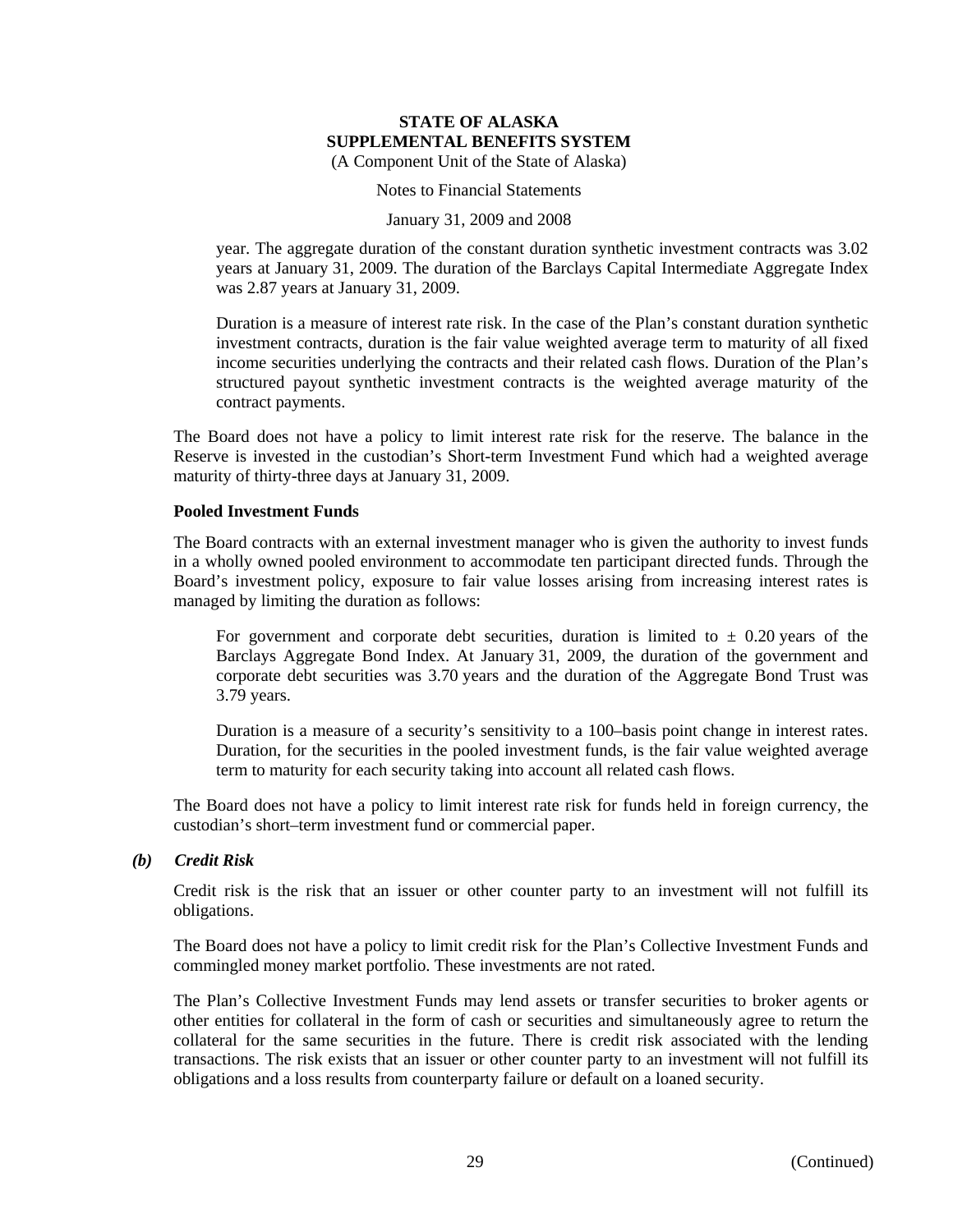Notes to Financial Statements

#### January 31, 2009 and 2008

Treasury's investment policy limits credit risk in the Short–term Fixed Income Pool by limiting investments to instruments with a long–term credit rating of at least A3 or equivalent and instruments with a short–term credit rating of at least P1 or equivalent. Treasury's investment policy further limits investments in institutional money market funds to those rated AAA. Treasury does not have a policy to limit credit risk associated with deposit accounts or investment funds maintained by the custodian.

The Board's investment policy has the following limitations with regard to credit risk for synthetic investment contracts, investments underlying the synthetic investment contracts and the Reserve:

Synthetic investment contract issuers must have an investment grade rating,

Supranational Agency and Foreign Government entity investments must have a minimum rating of A- or equivalent,

Corporate debt securities must have a minimum rating of BBB- or equivalent,

Asset–backed securities must have a minimum rating of AAA or equivalent, and

The ratings assigned to issuers of money market instruments must have the highest rating of any nationally recognized statistical rating organization. This limitation does not apply to the investment funds maintained by the custodian.

The Board's investment policy has the following limitations with regard to credit risk for wholly owned pooled investments:

All government and corporate fixed income securities must be rated BBB- or better at time of purchase,

GNMA, FNMA, and FHLMC mortgage-backed securities may be purchased even if they are not rated by all or any of these rating agencies as long as they are rated investment grade by T. Rowe's internal credit evaluation, and

Commercial paper and other short–term debt obligations must be rated A1 or equivalent.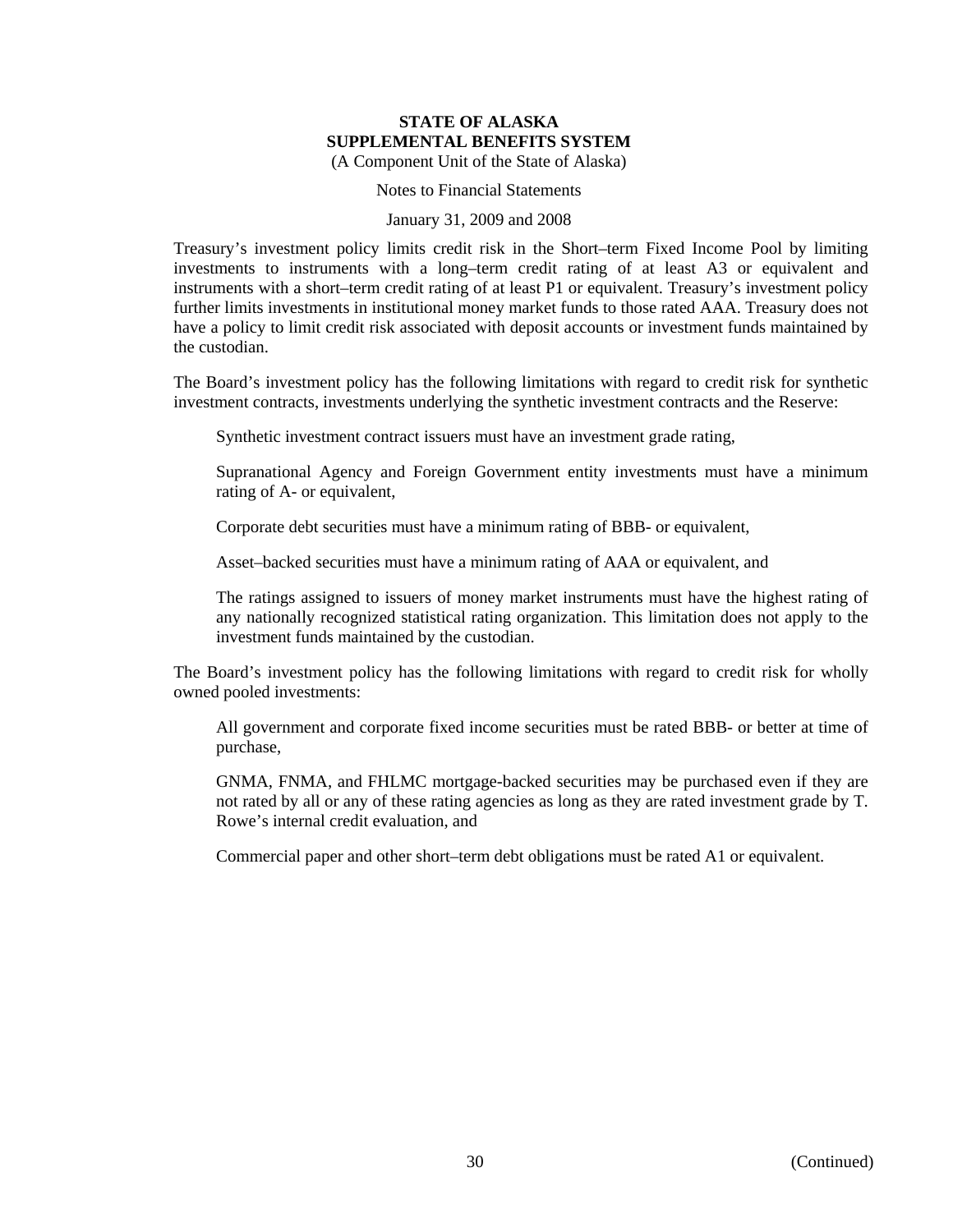#### Notes to Financial Statements

#### January 31, 2009 and 2008

At January 31, 2009, Plan investments consisted of securities with credit quality ratings issued by a nationally recognized statistical rating organization as follows (using the Standard and Poor's rating scale):

|                                                   |                        |                                    |                                                           | <b>Fair value</b>               |                          |                  |
|---------------------------------------------------|------------------------|------------------------------------|-----------------------------------------------------------|---------------------------------|--------------------------|------------------|
| <b>Investment type</b>                            | Rating                 | Short-term<br>fixed income<br>pool | <b>Underlying</b><br>synthetic<br>investment<br>contracts | <b>Investment</b><br>loss trust | Other                    | Total            |
|                                                   |                        |                                    |                                                           | (in thousands)                  |                          |                  |
|                                                   |                        |                                    |                                                           |                                 |                          |                  |
| Investments with credit exposure:                 |                        | \$                                 |                                                           |                                 |                          |                  |
| Money market fund<br>Short-term investment fund   | Not rated<br>Not rated |                                    | (1, 732)                                                  |                                 | 5.126                    | 5,126<br>(1,732) |
| Commercial paper                                  | Not rated              | 129                                |                                                           | 226                             |                          | 355              |
| U.S. government agency                            | AAA                    | 240                                | 66,955                                                    | 423                             |                          | 67.618           |
|                                                   | <b>AAA</b>             | 49                                 |                                                           | 87                              |                          |                  |
| Mortgage-backed                                   |                        |                                    | 12,438                                                    |                                 |                          | 12,574           |
| Mortgage-backed                                   | A                      | $\overline{c}$                     |                                                           | $\overline{4}$                  | $\overline{\phantom{0}}$ | 6                |
| Mortgage-backed                                   | Not rated              | 3                                  | 104,723                                                   | 6                               | $\overline{\phantom{0}}$ | 104,732          |
| Other asset-backed<br>Other asset-backed          | AAA<br>AA              | 158<br>1                           | 5,808<br>256                                              | 276<br>2                        | $\overline{\phantom{0}}$ | 6.242<br>259     |
|                                                   | A                      | 12                                 |                                                           | 21                              |                          | 99               |
| Other asset-backed                                | <b>BBB</b>             | $\overline{2}$                     | 66<br>232                                                 | $\overline{4}$                  |                          | 238              |
| Other asset-backed                                | AAA                    | 30                                 | 7,285                                                     | 52                              |                          |                  |
| Corporate bonds                                   |                        |                                    |                                                           |                                 |                          | 7,367            |
| Corporate bonds                                   | AA                     | 104                                | 4,215<br>18,745                                           | 183                             | $\overline{\phantom{a}}$ | 4,502            |
| Corporate bonds                                   | A                      | 80                                 |                                                           | 140                             | $\overline{\phantom{0}}$ | 18.965           |
| Corporate bonds                                   | <b>BBB</b>             | $\overline{\phantom{0}}$           | 9,356                                                     | ÷.                              | $\overline{\phantom{0}}$ | 9.356            |
| Corporate bonds                                   | Not rated              | 8                                  |                                                           | 13                              |                          | 21               |
| Yankees:                                          | AAA                    |                                    |                                                           |                                 |                          | 28               |
| Corporate                                         |                        | 10<br>39                           | 462                                                       | 18                              |                          |                  |
| Corporate                                         | AA                     |                                    |                                                           | 69                              |                          | 570              |
| Corporate                                         | A                      | $\overline{4}$                     | 1,782                                                     | $\overline{7}$                  | $\overline{\phantom{a}}$ | 1,793            |
| Corporate                                         | <b>BBB</b>             | $\equiv$                           | 1,598                                                     | $\equiv$                        | $\sim$                   | 1,598            |
| Corporate                                         | Not rated              | 9                                  | $\overline{\phantom{0}}$                                  | 15                              |                          | 24               |
| Government                                        | AAA                    |                                    | 2,046                                                     | $\overline{\phantom{a}}$        |                          | 2,046            |
| Government                                        | AA                     |                                    | 1.182                                                     |                                 |                          | 1.182            |
| Government                                        | $\mathsf{A}$           |                                    | 181                                                       |                                 |                          | 181              |
| Government                                        | <b>BBB</b>             |                                    | 68                                                        |                                 |                          | 68               |
| Deposits and Investments with no credit exposure: |                        |                                    |                                                           |                                 |                          |                  |
| Deposits                                          |                        |                                    | 2,937                                                     |                                 |                          | 2.937            |
| U.S. treasury bills                               |                        | 165                                |                                                           | 289                             |                          | 454              |
| U.S. treasury notes                               |                        |                                    |                                                           |                                 |                          |                  |
| U.S. treasury bonds                               |                        |                                    |                                                           |                                 |                          |                  |
| Participant directed                              |                        |                                    |                                                           |                                 |                          |                  |
| Pooled investment funds                           |                        |                                    |                                                           |                                 | 1,148,210                | 1,148,210        |
| Collective investment funds                       |                        |                                    |                                                           | L.                              | 388,418                  | 388,418          |
| Domestic equity                                   |                        |                                    |                                                           |                                 |                          |                  |
| International equity                              |                        |                                    |                                                           |                                 |                          |                  |
| Total invested assets                             |                        | 1,045                              | 238,603                                                   | 1,835                           | 1,541,754                | 1,783,237        |
| Pool related net assets (liabilities)             |                        | 28                                 |                                                           | 27                              |                          | 55               |
| Total                                             |                        | 1,073<br>\$                        | 238,603                                                   | 1,862                           | 1,541,754                | 1,783,292        |

## *(c) Concentration of Credit Risk*

Concentration of credit risk is the risk of loss attributed to the magnitude of a government's investment in a single issuer.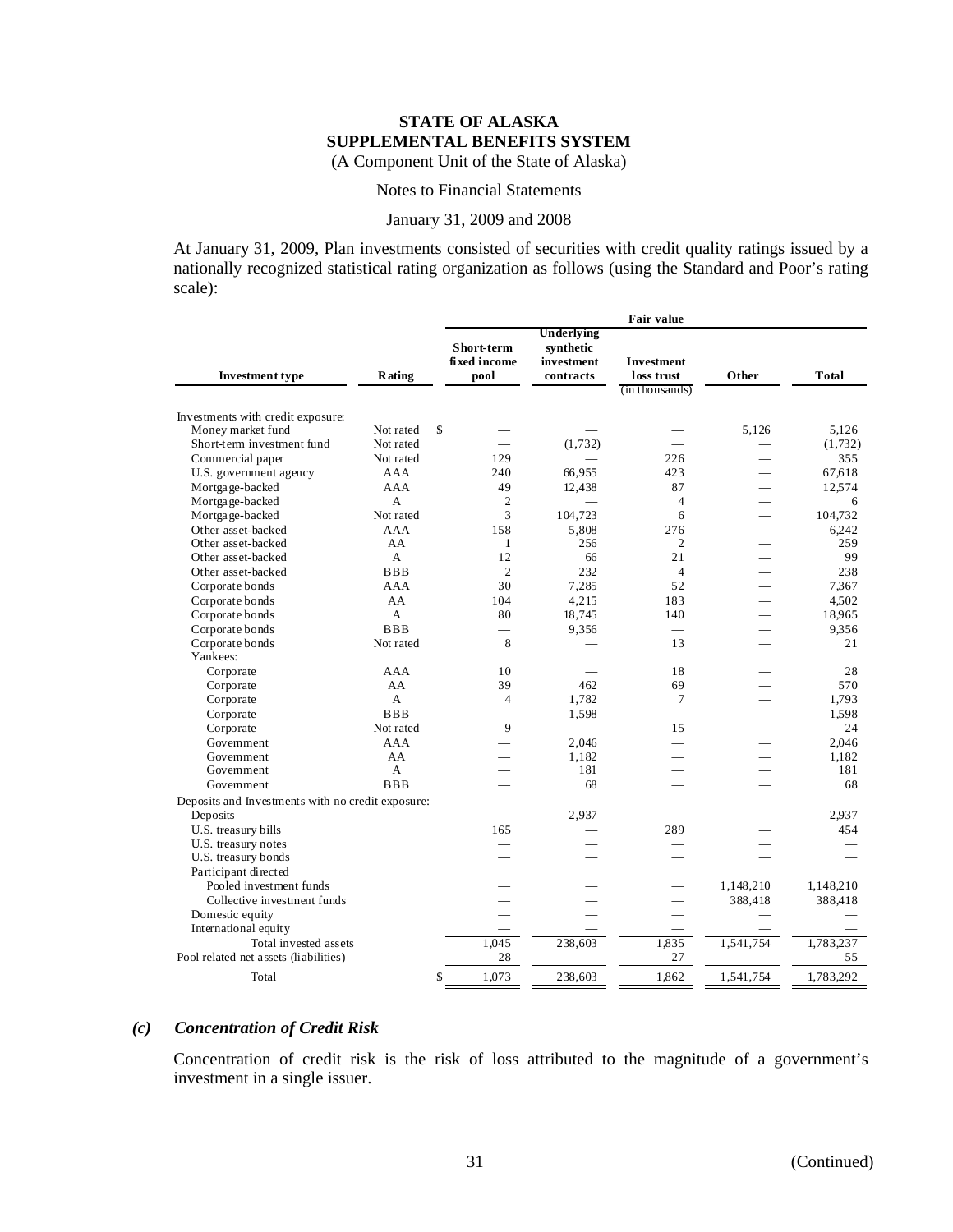## Notes to Financial Statements

#### January 31, 2009 and 2008

The Board does not have a policy to limit concentration of credit risk in the collective investment and money market funds.

Treasury's policy with regard to the Short–term Fixed Income Pool is to prohibit the purchase of more than 5% of the portfolio's assets in corporate bonds of any one company or affiliated group.

The Board's policy with regard to concentration of credit risk for synthetic investment contracts, investments underlying the synthetic investment contracts and the Reserve is as follows:

No investment will be made if, at the time of purchase, total investment in any single issuer of investment contracts would exceed 35% of the Stable Value Fund's total value.

No investment will be made if, at the time of the purchase, total investment in any single issuer or in all issuers of the securities held as supporting investments under synthetic investment contracts in the table below would exceed the respective percentages of all investments underlying the synthetic investment contracts.

| <b>Investment type</b>                         | <b>Issuer</b> | All issuers |  |  |
|------------------------------------------------|---------------|-------------|--|--|
| U.S. Treasury and agencies                     | 100<br>$\%$   | $\%$<br>100 |  |  |
| U.S. Agency Securities                         | 100           | 100         |  |  |
| Asset-backed securities                        |               | 50          |  |  |
| Domestic and foreign corporate debt securities |               | 50          |  |  |
| Supranational agency and foreign government    |               |             |  |  |
| entity securities                              |               | 50          |  |  |
| Money market instruments $-$ non gov/agency    |               | 100         |  |  |
| Custodian short-term investment fund           | 100           | 100         |  |  |

The maximum exposure to securities rated BBB is limited to 20% of the total value underlying synthetic investment contracts.

For the Reserve, the total investment of any single issuer of money market instruments may not exceed 5% of the total value underlying synthetic investment contracts. This limitation does not apply to the investment funds maintained by the custodian.

The Board's policy with regard to concentration of credit risk for wholly owned pooled investments is as follows:

Equity holdings will be limited to 5% per issuer of the equity portfolio at the time of purchase,

With the exception of the U.S. Government or its agencies, fixed income holdings of any single issuer is limited to 2% of the total portfolio at the time of purchase, and

With the exception of the U.S. Government or its agencies, money market holdings of any single issuer are limited to no more than 5% of the portfolio at the time of purchase. This limitation does not apply to the investment funds maintained by the custodian.